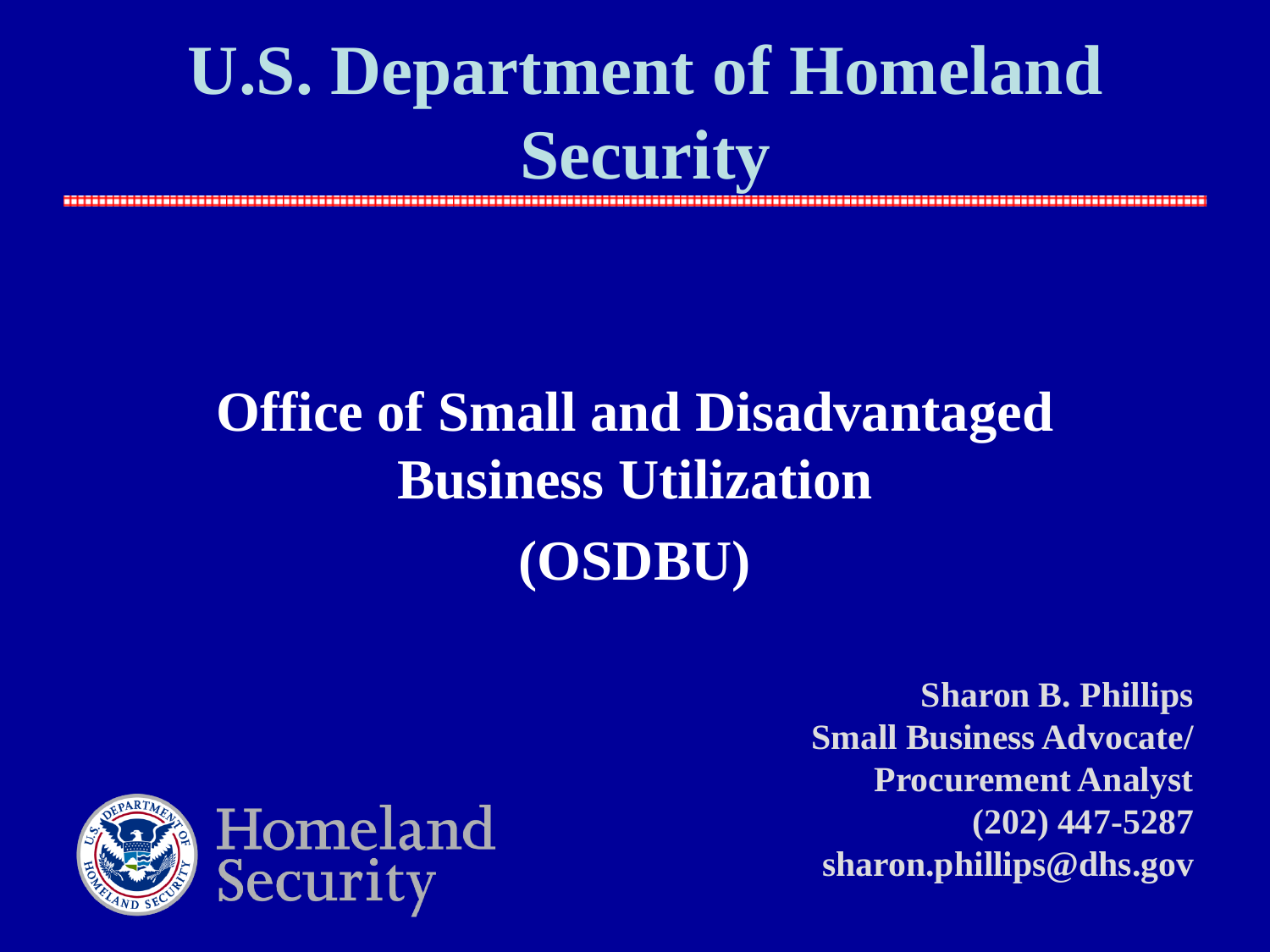## **U.S. Department of Homeland Security (DHS)**

• Department came into existence on March 1, 2003

• Mission: The Department's mission is to ensure a homeland that is safe, secure, and resilient against terrorism and other hazards.

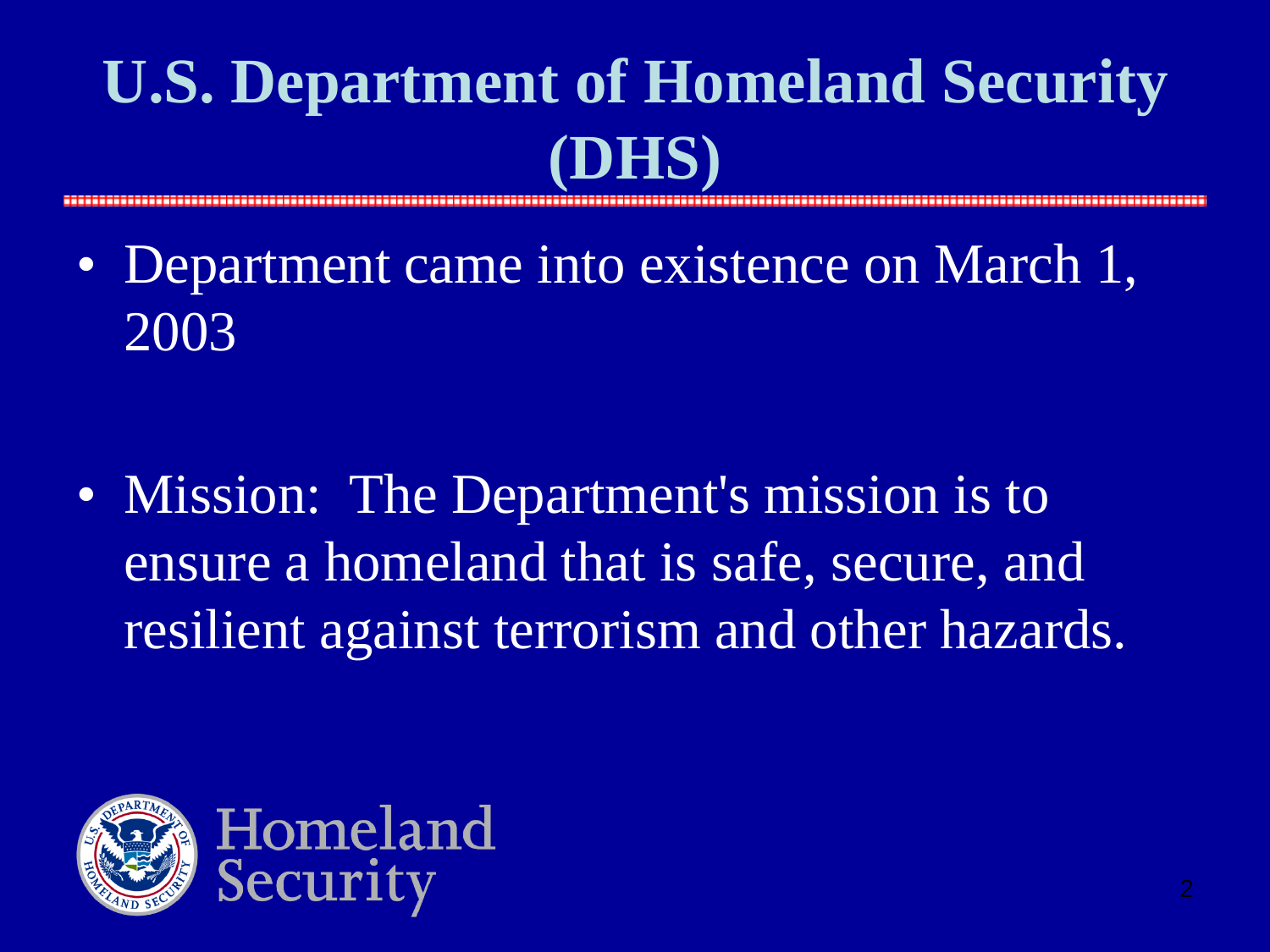#### DHS

- $22 \rightarrow 8$
- **8 Major Buying Activities:**
	- **DHS Headquarters (DHS HQ)\*\***
	- **Citizenship and Immigration Service (CIS)\*\***
	- **Customs and Border Protection (CBP)**
	- **Federal Emergency Management Agency (FEMA)**
	- **Federal Law Enforcement Training Center (FLETC)**
	- **Immigration and Customs Enforcement (ICE)**
	- **Transportation Security Administration (TSA)**
	- **U.S. Coast Guard (USCG)**
	- **U.S. Secret Service (USSS)**

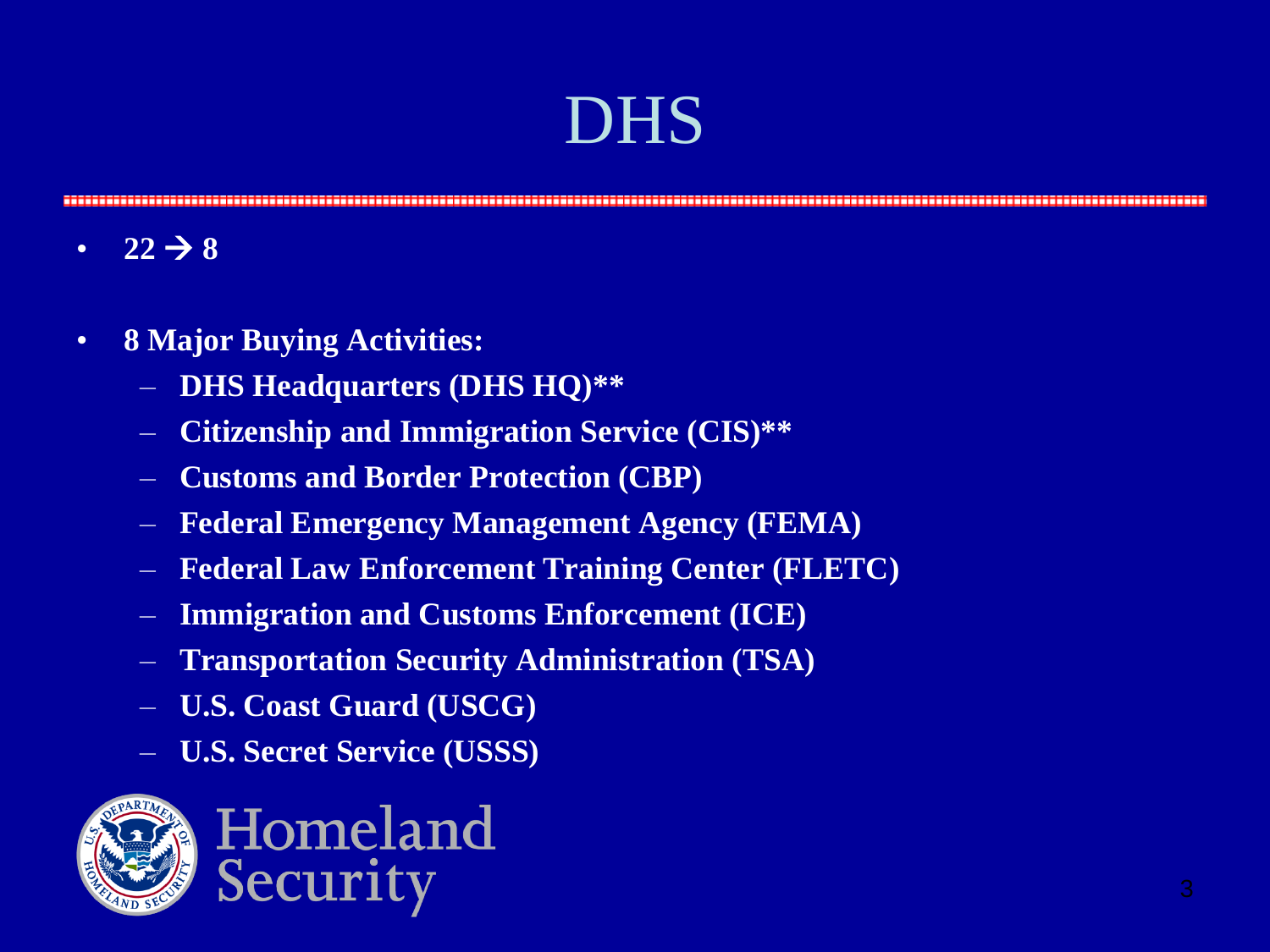### DHS Headquarters



Faye Jones Small Business Specialist [faye.jones@dhs.gov](mailto:Faye.Jones@dhs.gov)

Willard Thomas Small Business Specialist [willard.thomas@hq.dhs.gov](mailto:Faye.Jones@dhs.gov)

LeDina Nelson Small Business Liaison [ledina.nelson@hq.dhs.gov](mailto:ledina.nelson@hq.dhs.gov)



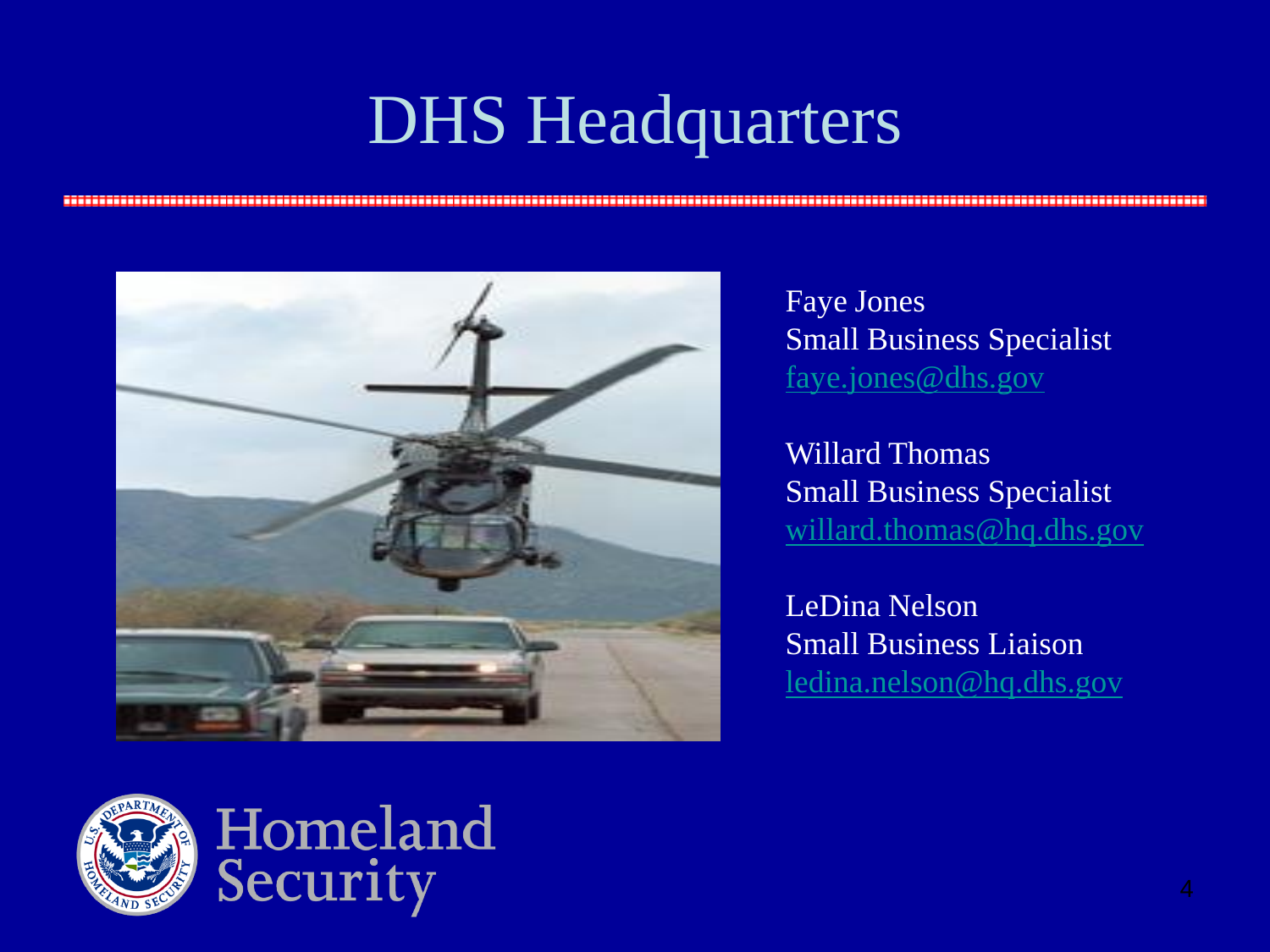## Citizenship Immigration Service (CIS)





Richard W. March Small Business Specialist [richard.w.march@uscis.dhs.gov](mailto:Faye.Jones@dhs.gov)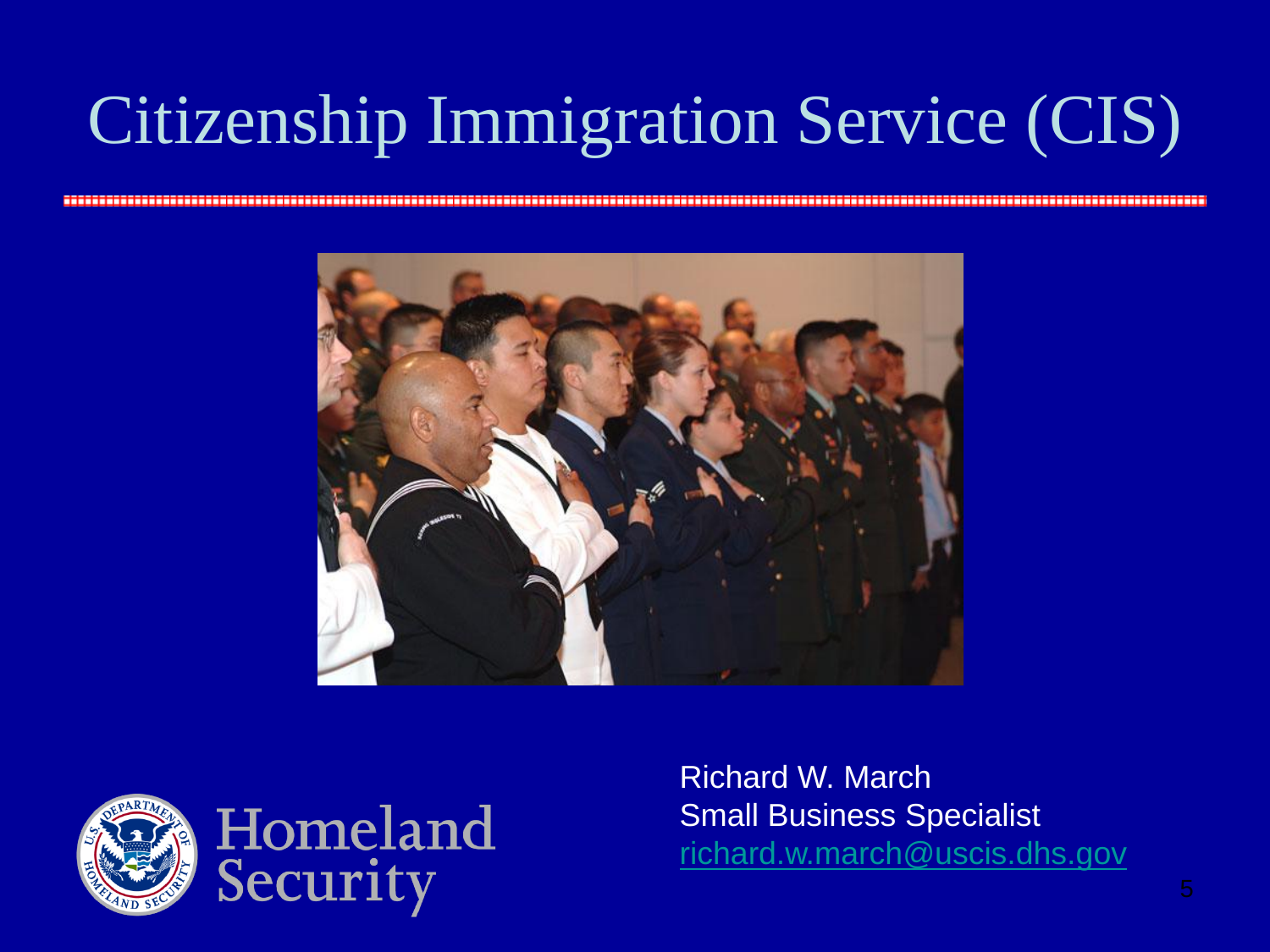### Customs and Border Protection





Herman Shivers Small Business Specialist [herman.t.shivers@cbp.dhs.gov](mailto:herman.t.shivers@cbp.dhs.gov)

Luz (Ivette) Jorge Small Business Specialist [Luz.Jorge@dhs.gov](mailto:Luz.Jorge@dhs.gov) 6

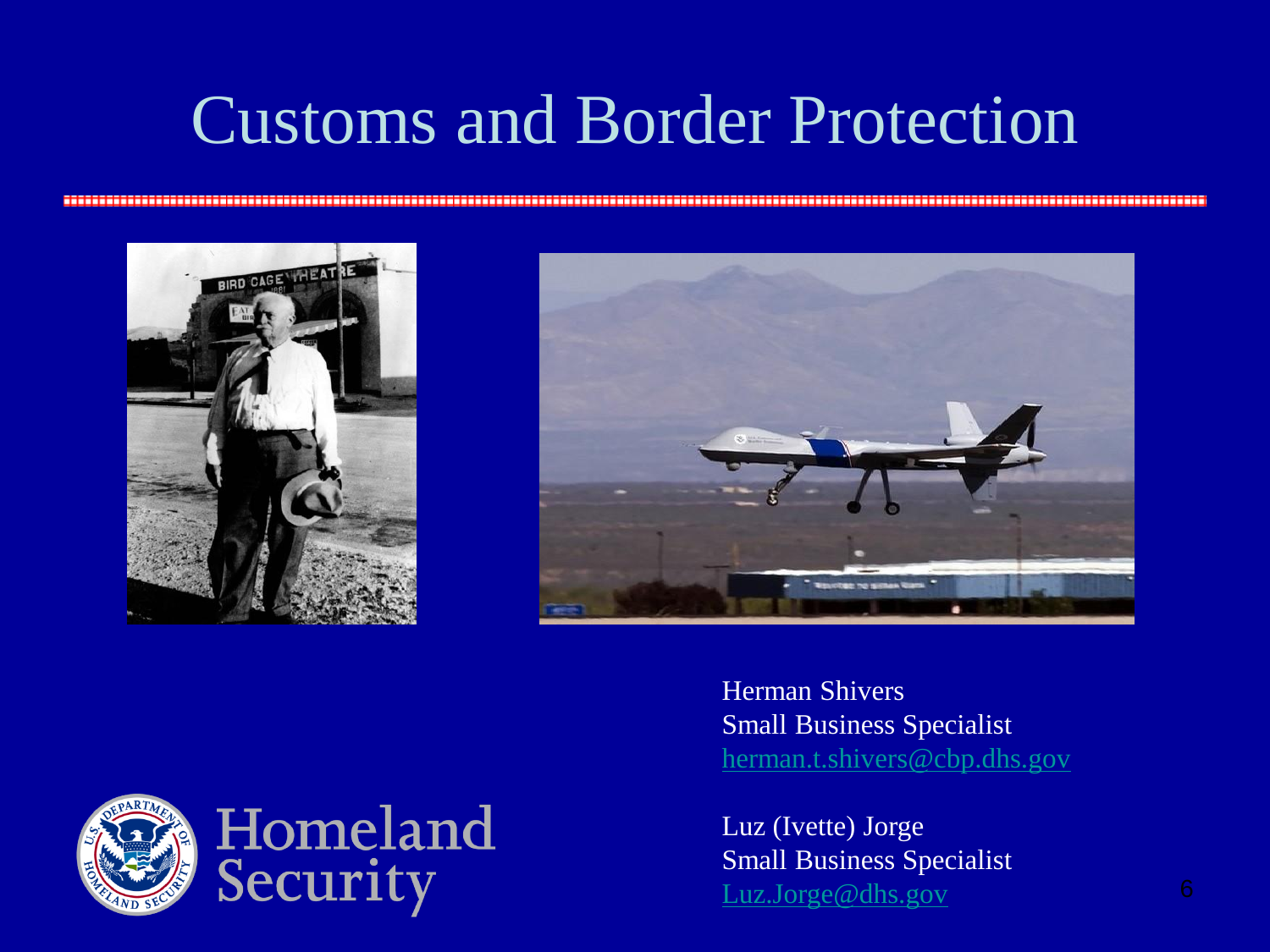## Federal Emergency Management Administration (FEMA)









Pamela McClam Small Business Specialist [Pamela.Mcclam@dhs.gov](mailto:Pamela.Mcclam@dhs.gov) 7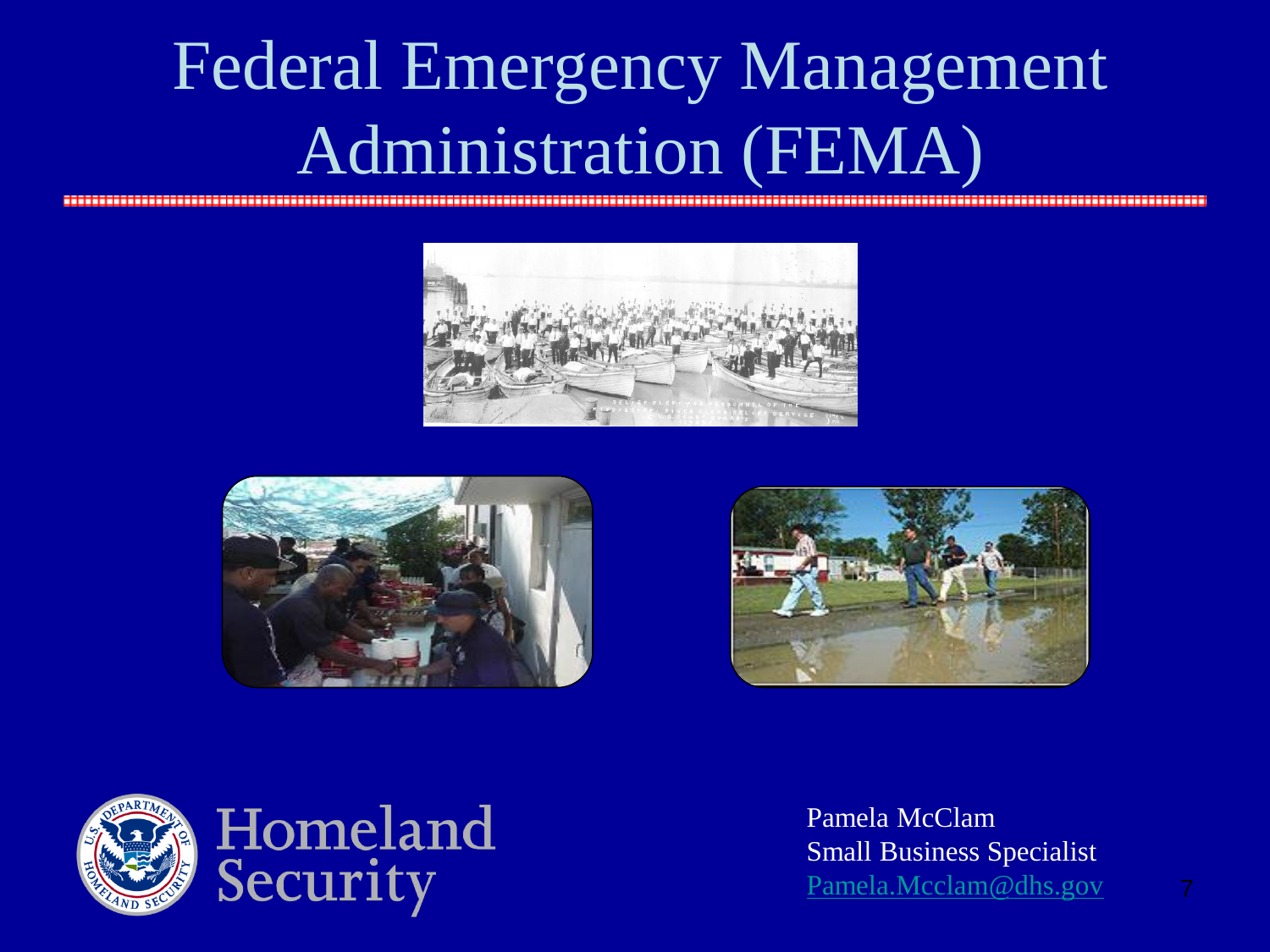## Federal Law Enforcement Training Center (FLETC)





Timothy Strong Small Business Specialist [timothy.strong@fletc.dhs.gov](mailto:timothy.strong@fletc.dhs.gov)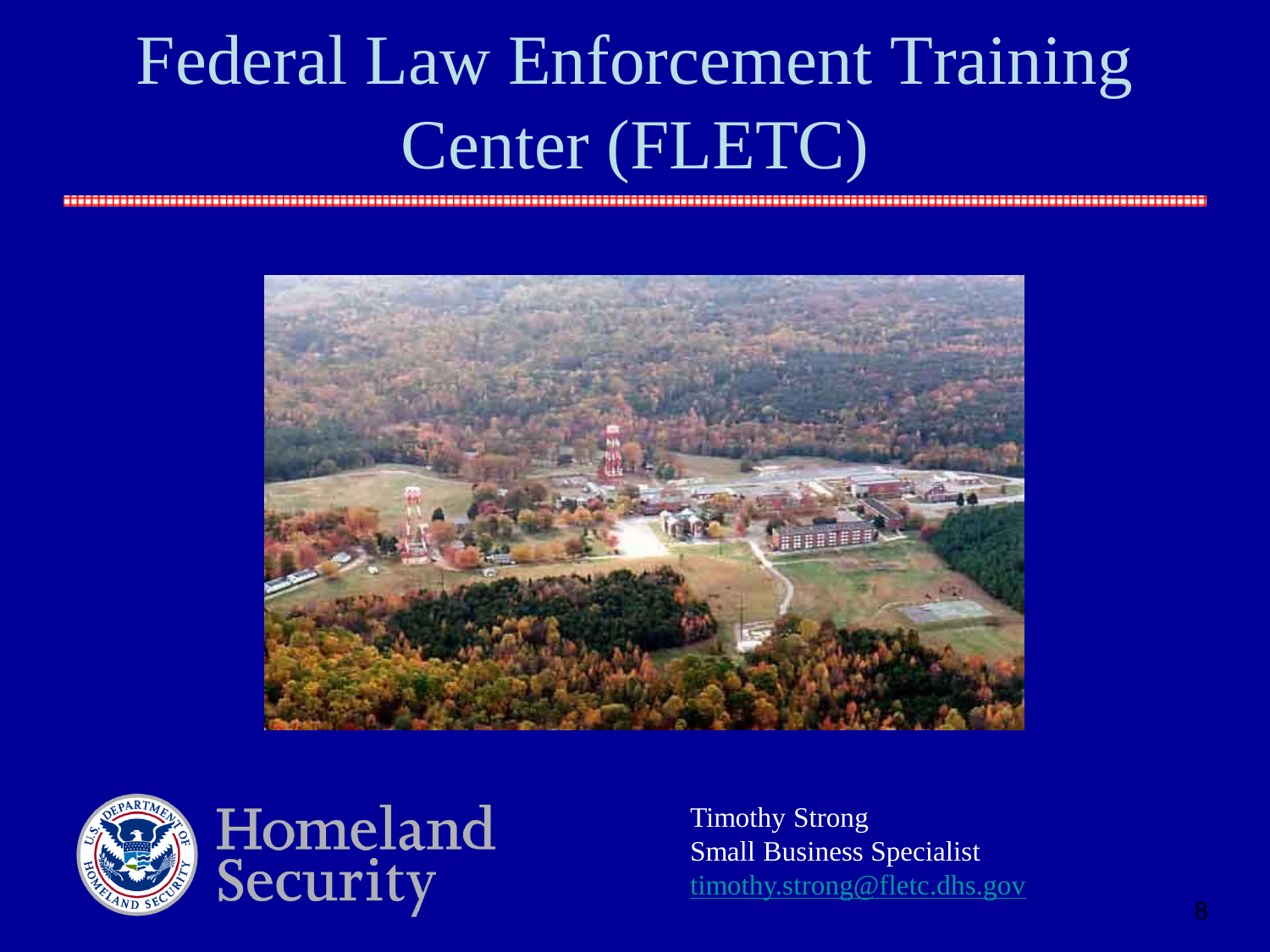#### Immigration & Customs Enforcement I**QE)**







Ayo Kimathi Small Business Specialist **[ayo.kimathi@ice.dhs.gov](mailto:Ayo.Kimathi@dhs.gov)** 9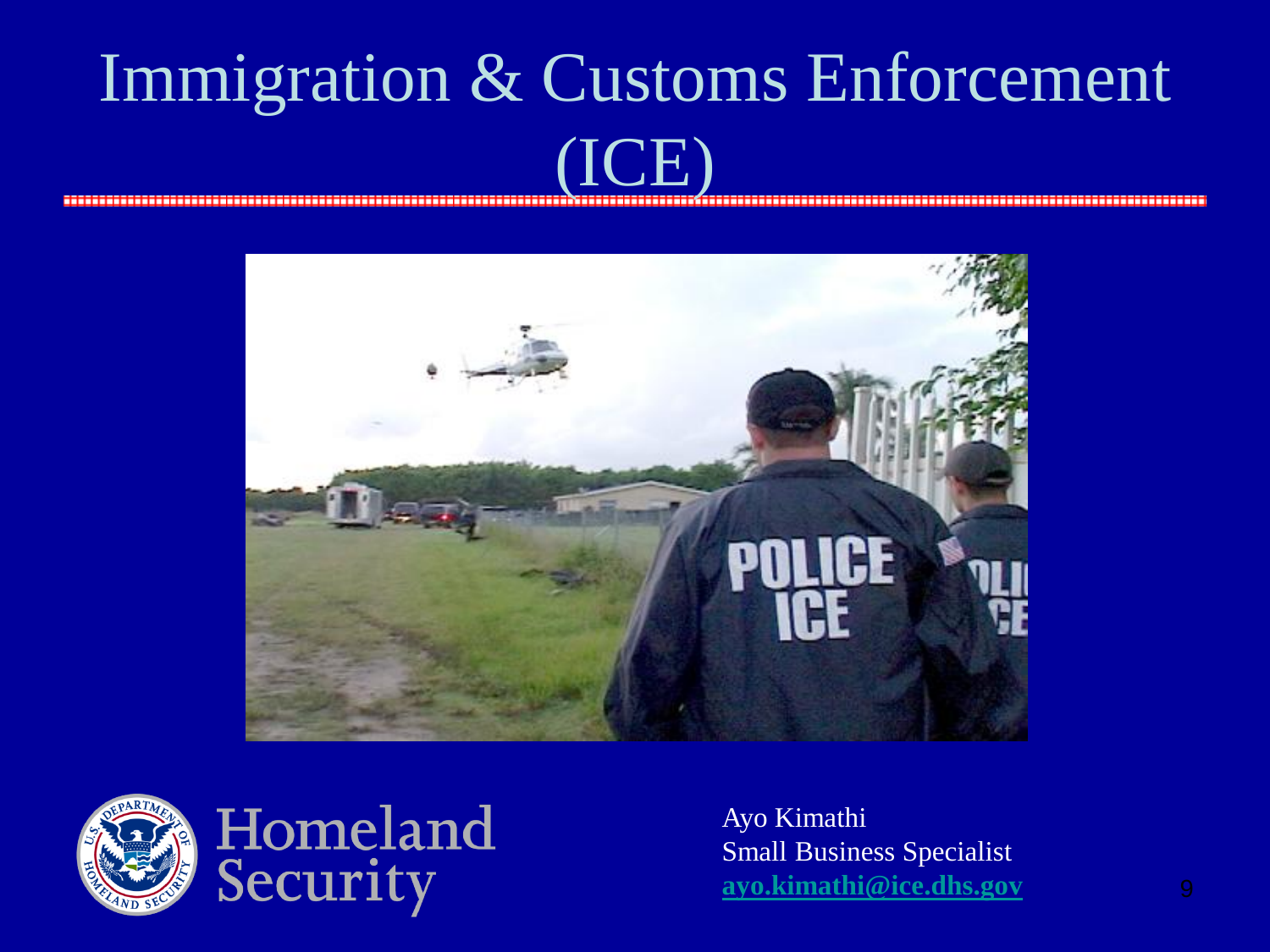## Transportation Security Administration  $(TSA)$



**Robert Boone Small Business Specialist [robert.boone@dhs.gov](mailto:Robert.Boone@dhs.gov)** 

**Kelly Jackson Small Business Specialist [kelly.jackson@tsa.dhs.gov](mailto:kelly.jackson@tsa.dhs.gov)**

**Melissa Jenkins Small Business Specialist [melissa.jenkins@tsa.dhs.gov](mailto:melissa.jenkins@tsa.dhs.gov)**

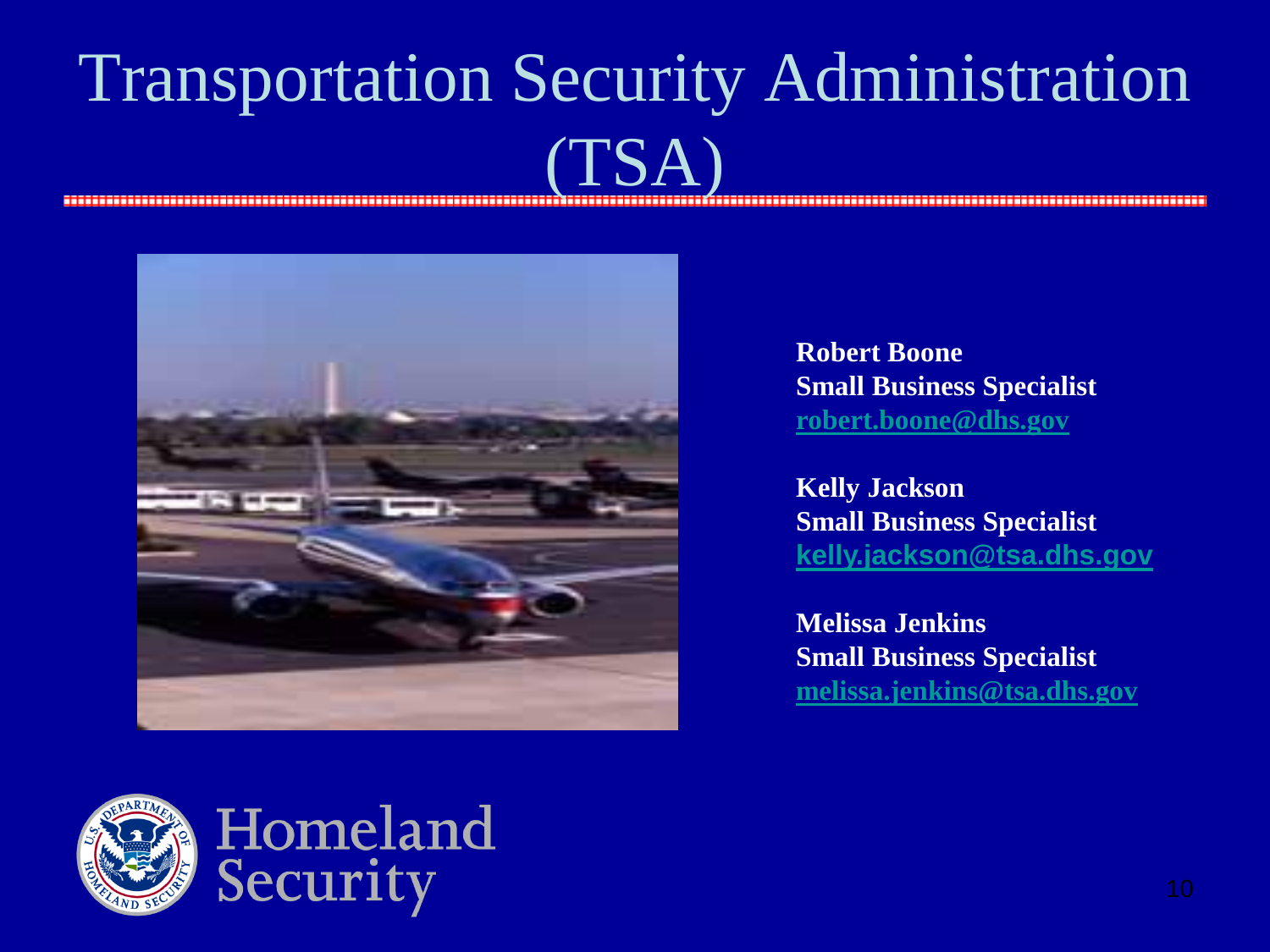#### Coast Guard







**Nauman A. Ansari Small Business Specialist [nauman.ansari@uscg.dhs.gov](mailto:nauman.ansari@uscg.dhs.gov)**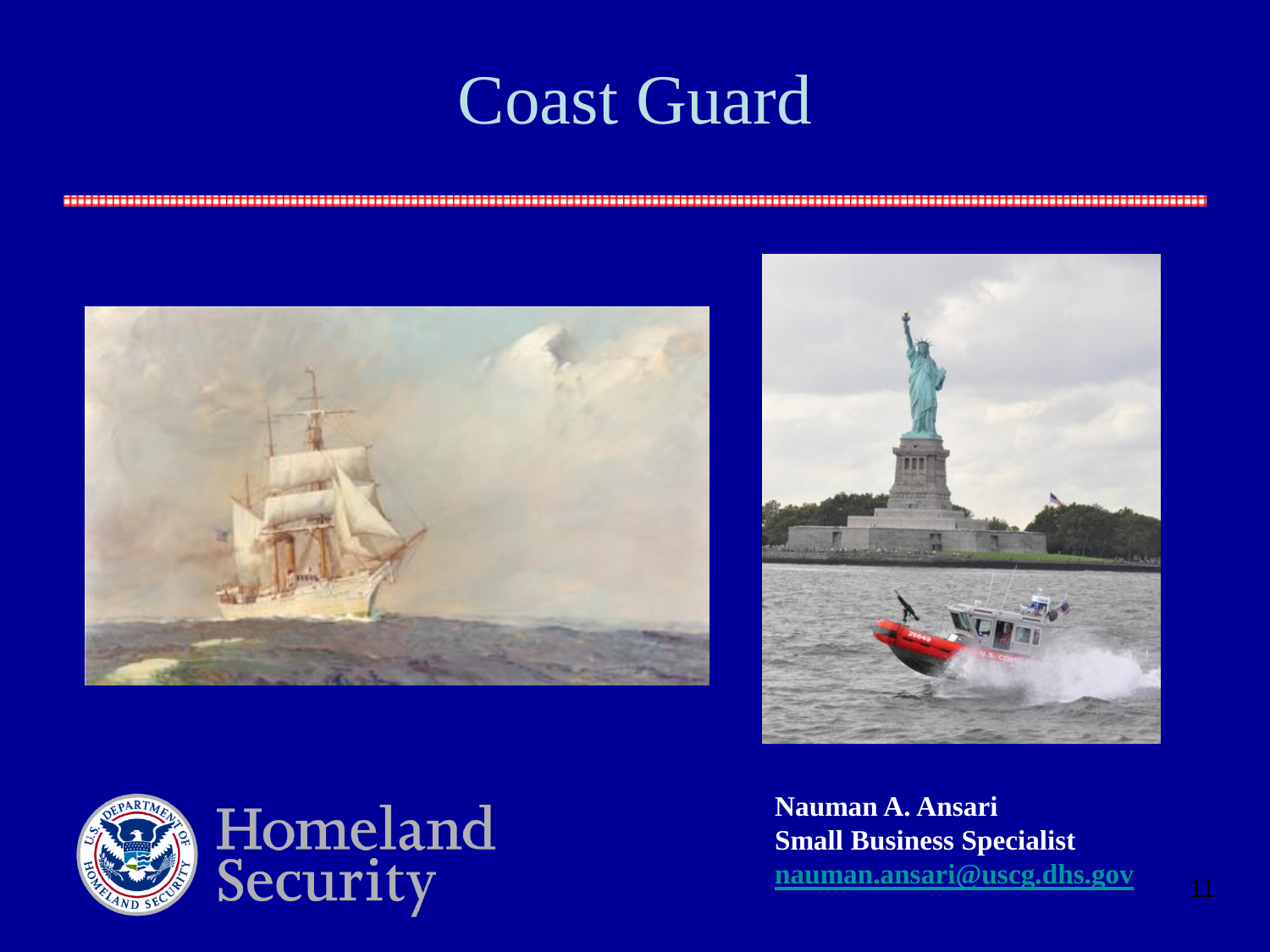### U. S. Secret Service













#### **[www.secretservice.gov](http://www.secretservice.gov/)**

**Steve Ochs Small Business Specialist Steve.ochs@usss.dhs.gov** <sup>12</sup>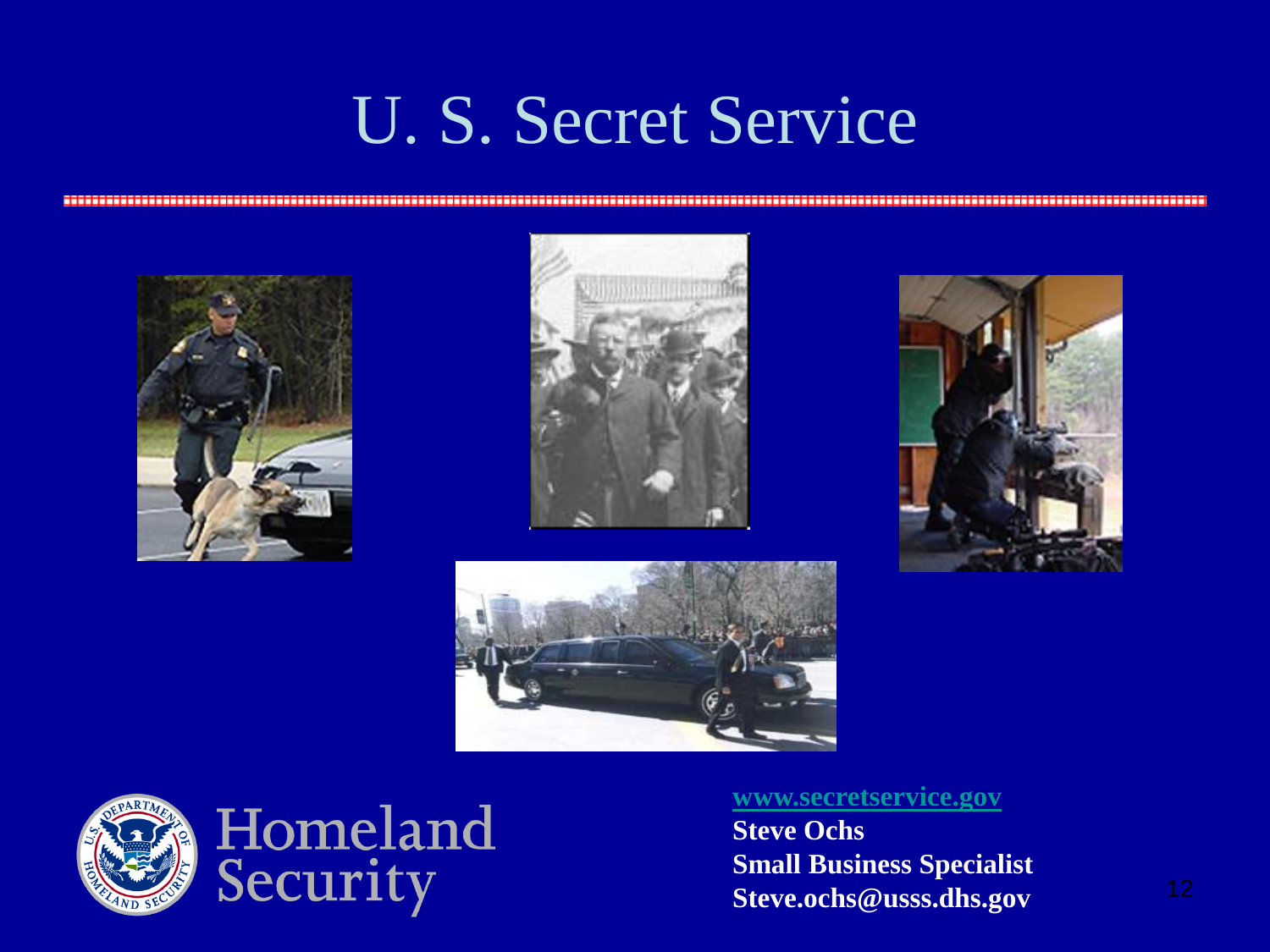**Three Major Types of Business Opportunities at Homeland Security**

• Contracts and Subcontracts

• Research and Development

• Grants to State and Local Governments

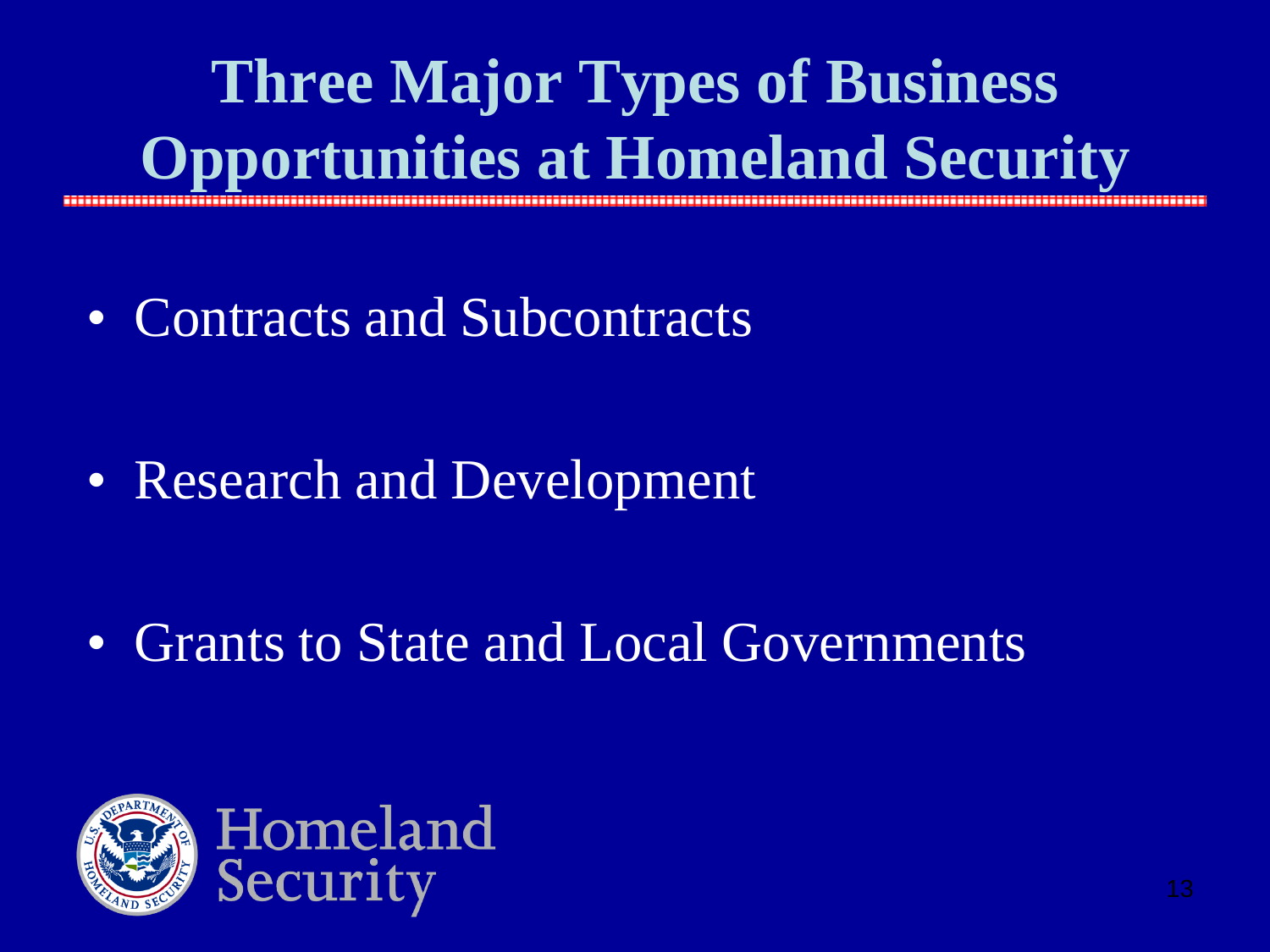#### DHS

- **Key premises:**
	- **DHS supports ALL of the federal small business programs**
	- **DHS has small business prime contracting and subcontracting opportunities**
	- **DHS uses pre-existing contract vehicles (such as the GSA FSS, DHS-wide IDIQs, MACS)**
	- **DHS uses open market procedures (FedBizOpps, FedBid)**

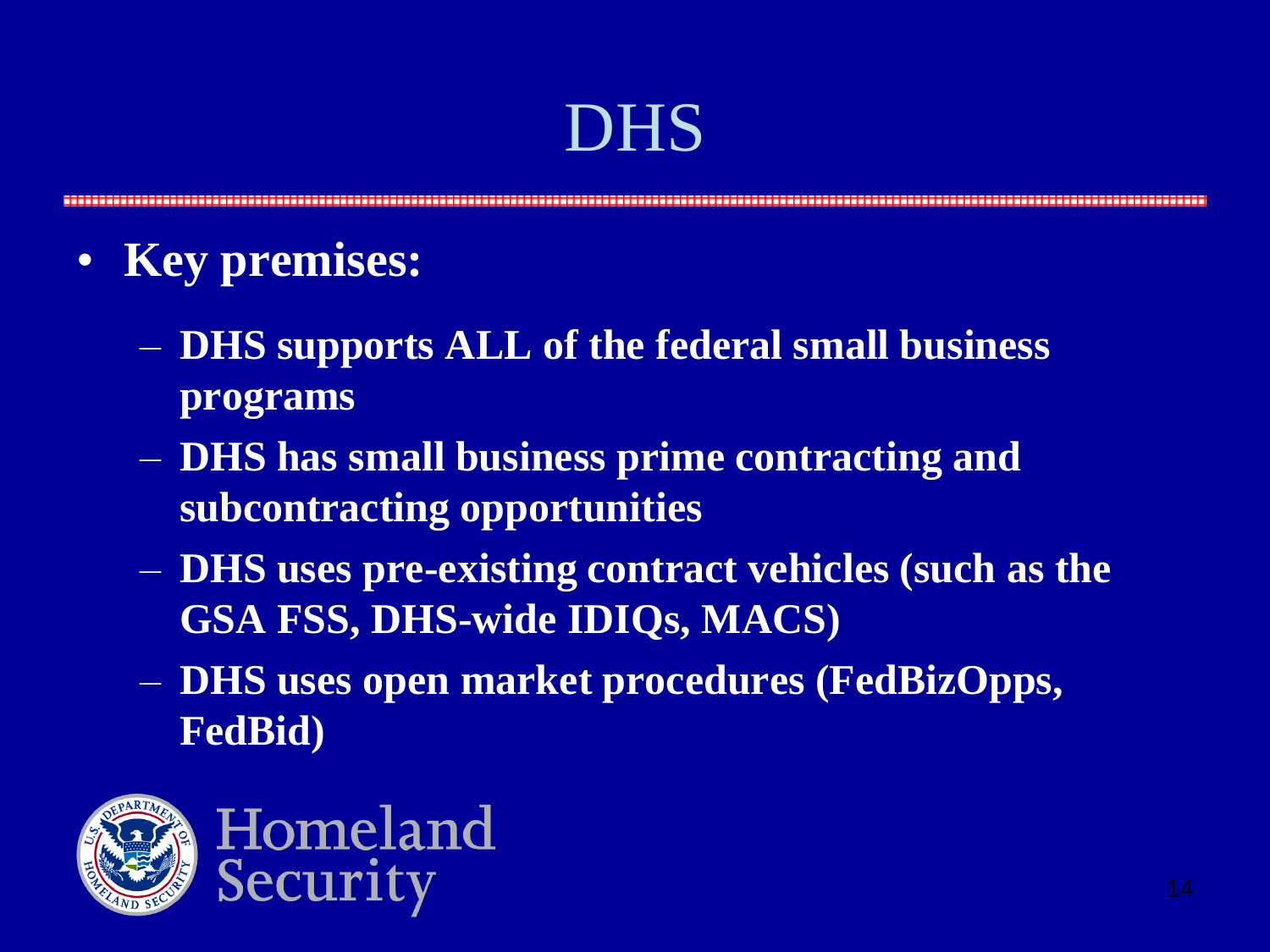## **Homeland Security Small Business Considerations**

- $8(a)$
- HUBZone
- Service Disabled Veteran Owned Small Business
- Woman-Owned Small Business & Economically Disadvantaged Woman-Owned Small Business
- General Small Business
- Small Business Teams or Joint Ventures
- Full and Open Competition (Subcontracting, Mentor-Protégé Teams)

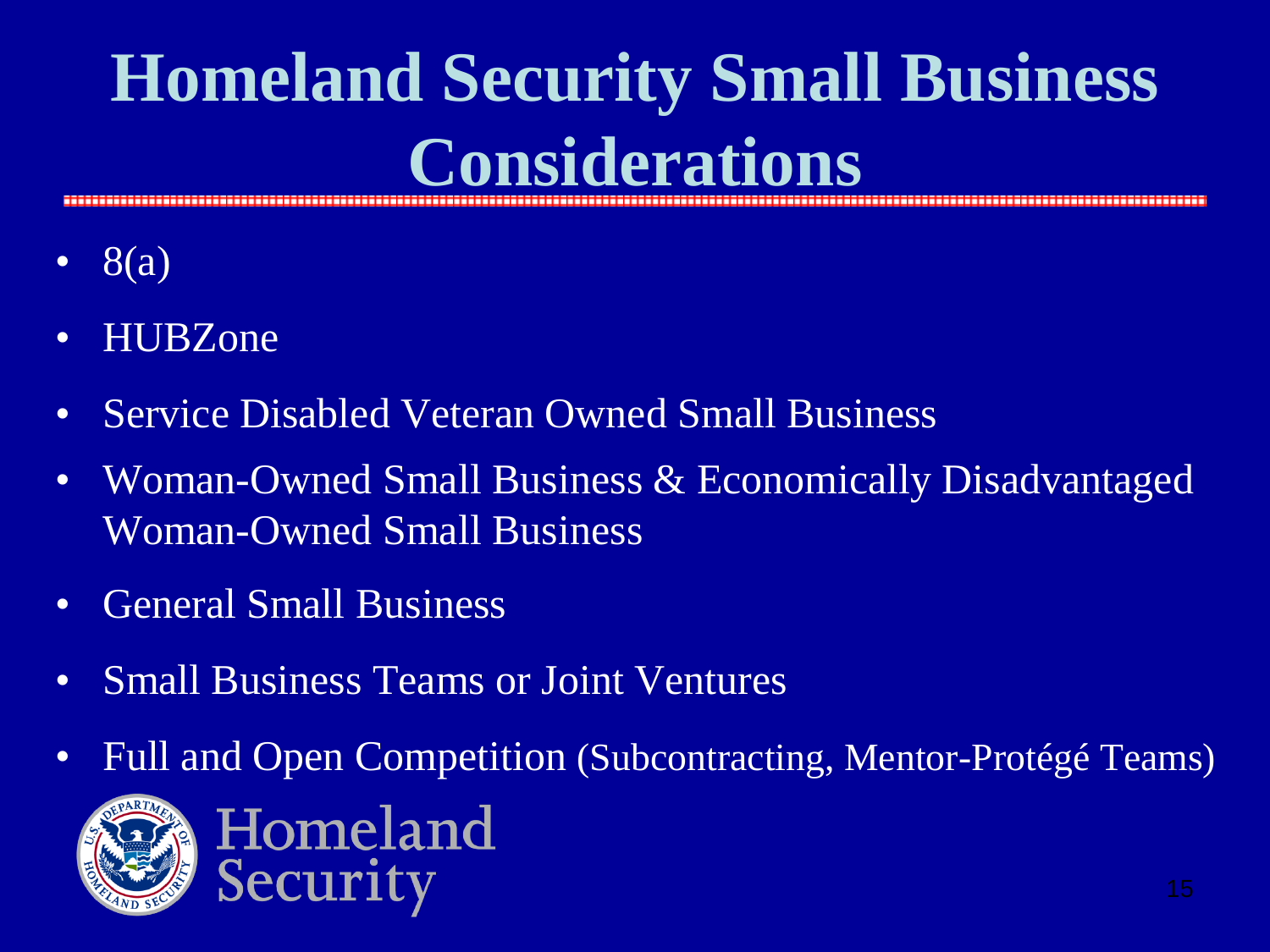## **Homeland Security Mentor-Protégé Program**

- Mentor-Protégé Program was established in 2003 as a tool to support DHS's small business program
- Published in the Federal Register via the DHS FAR supplement on December 4, 2003
- Consider participating in the Homeland Security Mentor-Protégé Program
- Details and application format available on the DHS Open for Business Website ([www.openforbusiness.gov](http://www.openforbusiness.gov/) )

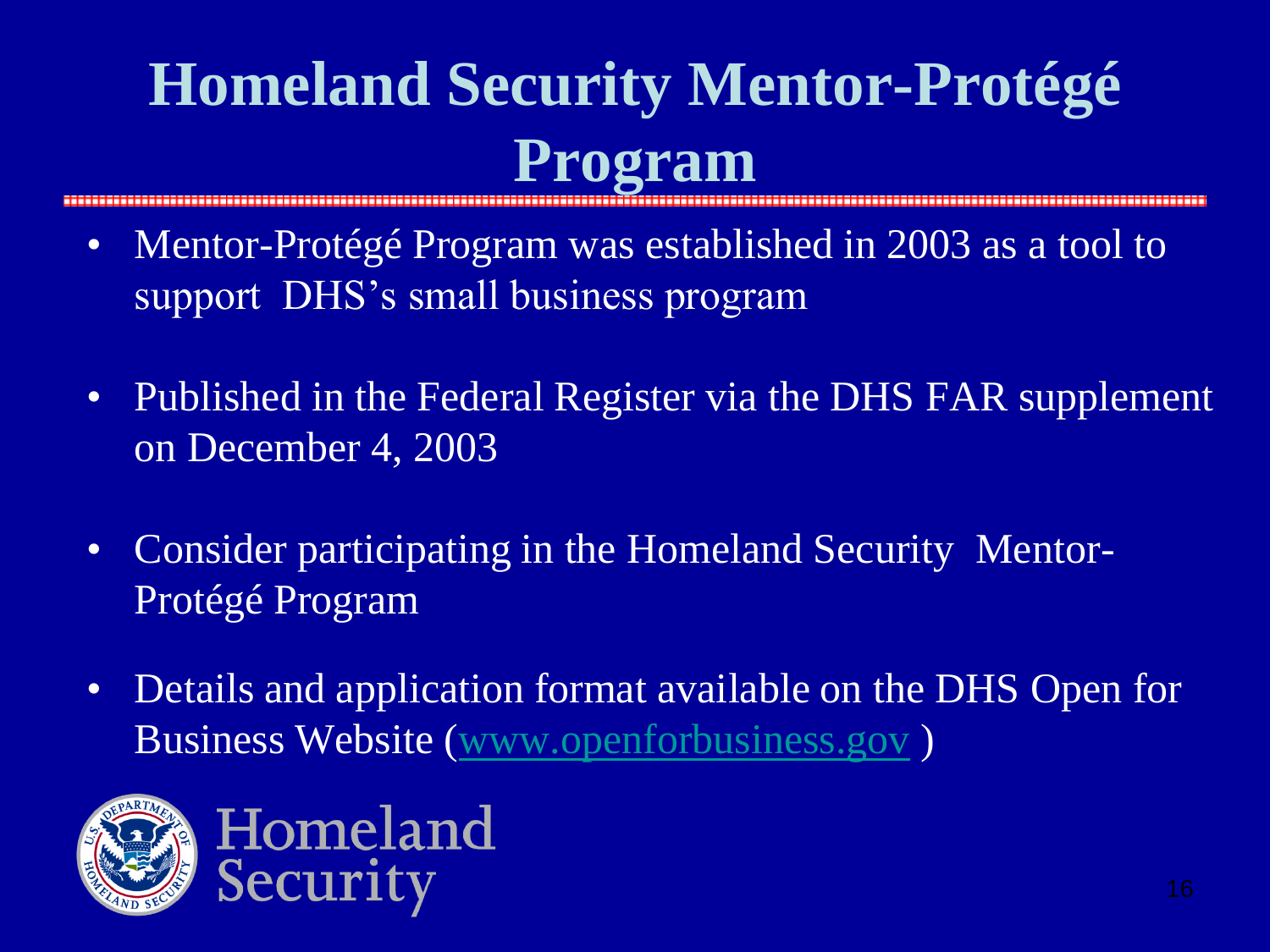## Purpose of DHS Mentor-Protégé Program

- Motivate and encourage approved mentors to provide developmental assistance to protégés
- Improve the performance of DHS contracts and subcontracts
- Foster the establishment of long-term business relationships
- Strengthen subcontracting opportunities and accomplishments

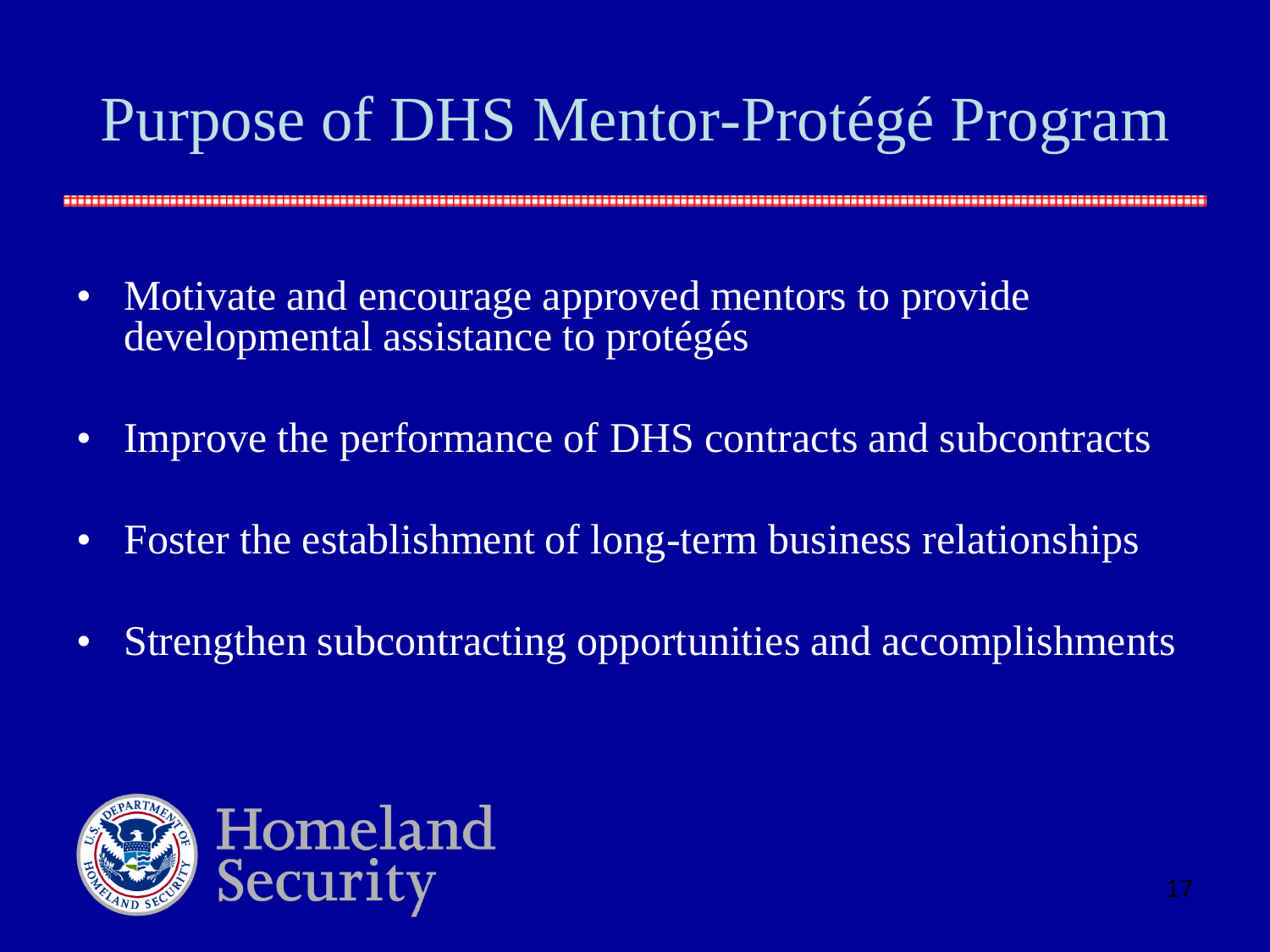## Assistance Provided by Mentors

- Technical and Management
- Financial, in the form of equity investments or loans
- Sub-contractual support
- Assist in performance of prime contracts. Mentor can provide subcontracting opportunities.

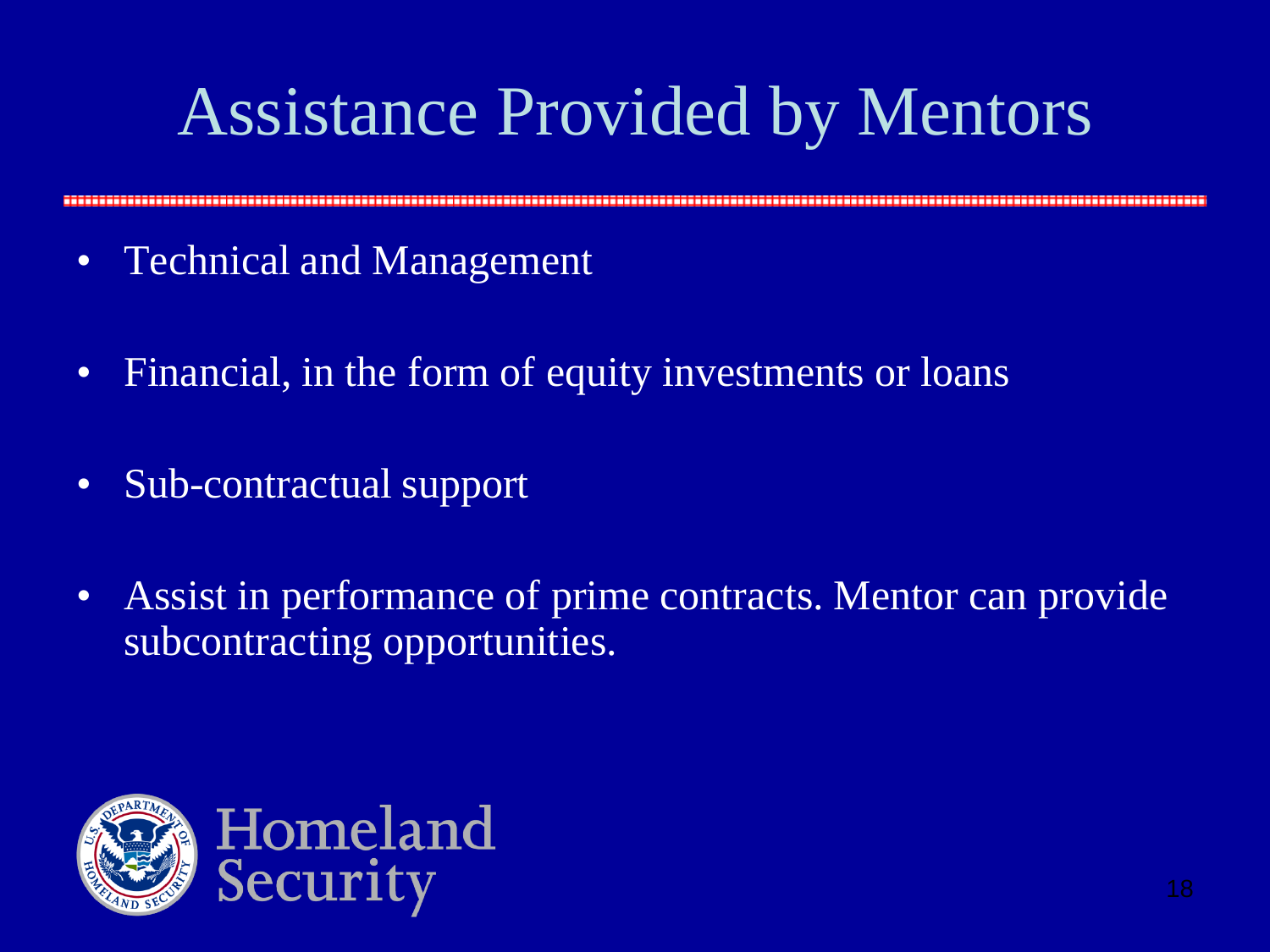## Requirements to Be a Mentor

- Large business firm (in good standing in the federal marketplace)
- Demonstrated commitment and capability to assist in the development of small business protégés
- Not on the federal Debarred or Suspended List

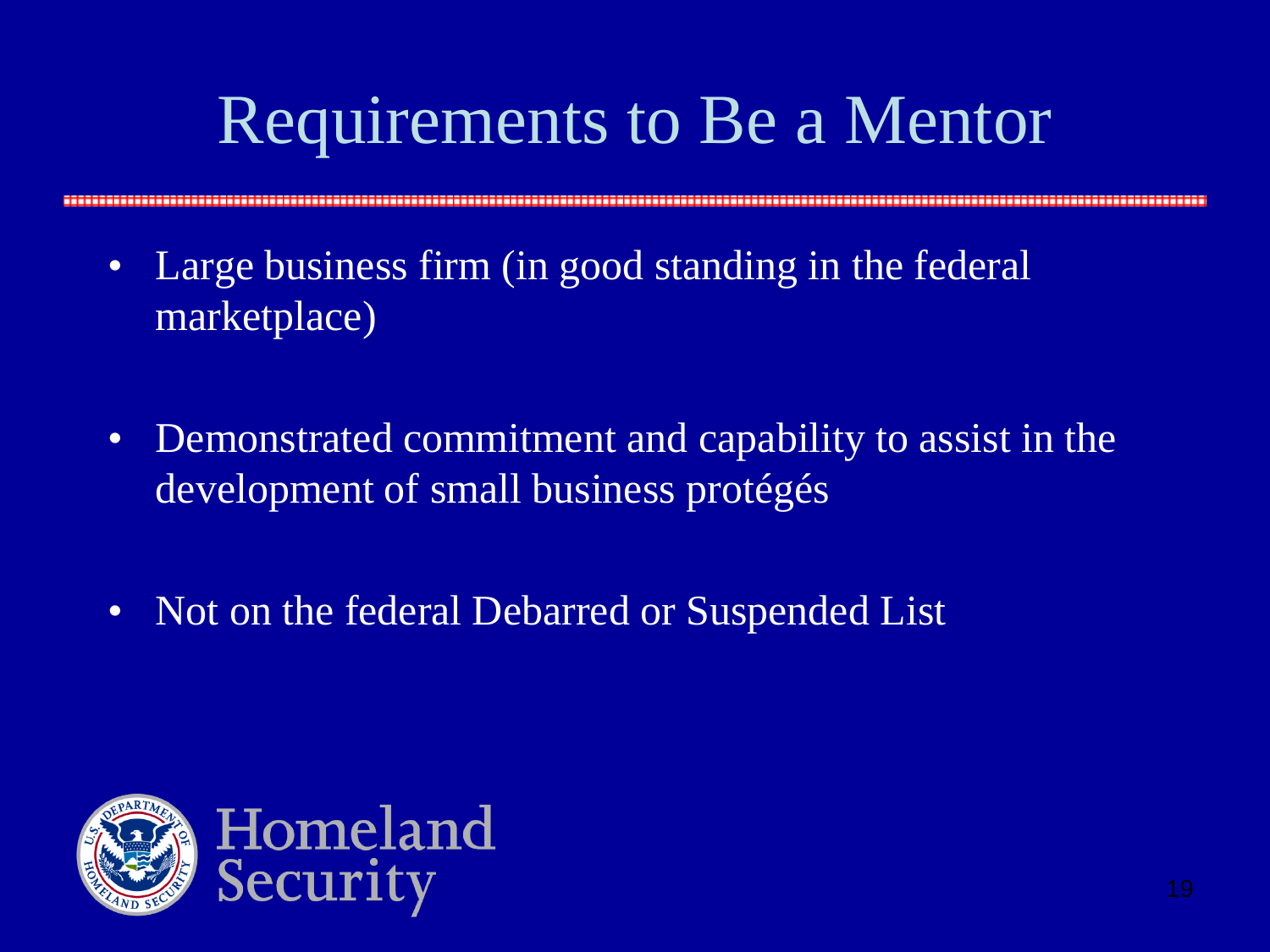## Incentives for Mentor Participation

Mentors may:

- Receive additional evaluation points toward the award of contracts during evaluation of competitive offers.
- Receive credit toward attaining subcontracting goals contained in their DHS Subcontracting plan(s)
- Be eligible for an annual award presented to the Mentor providing the most effective developmental support to a protégé.

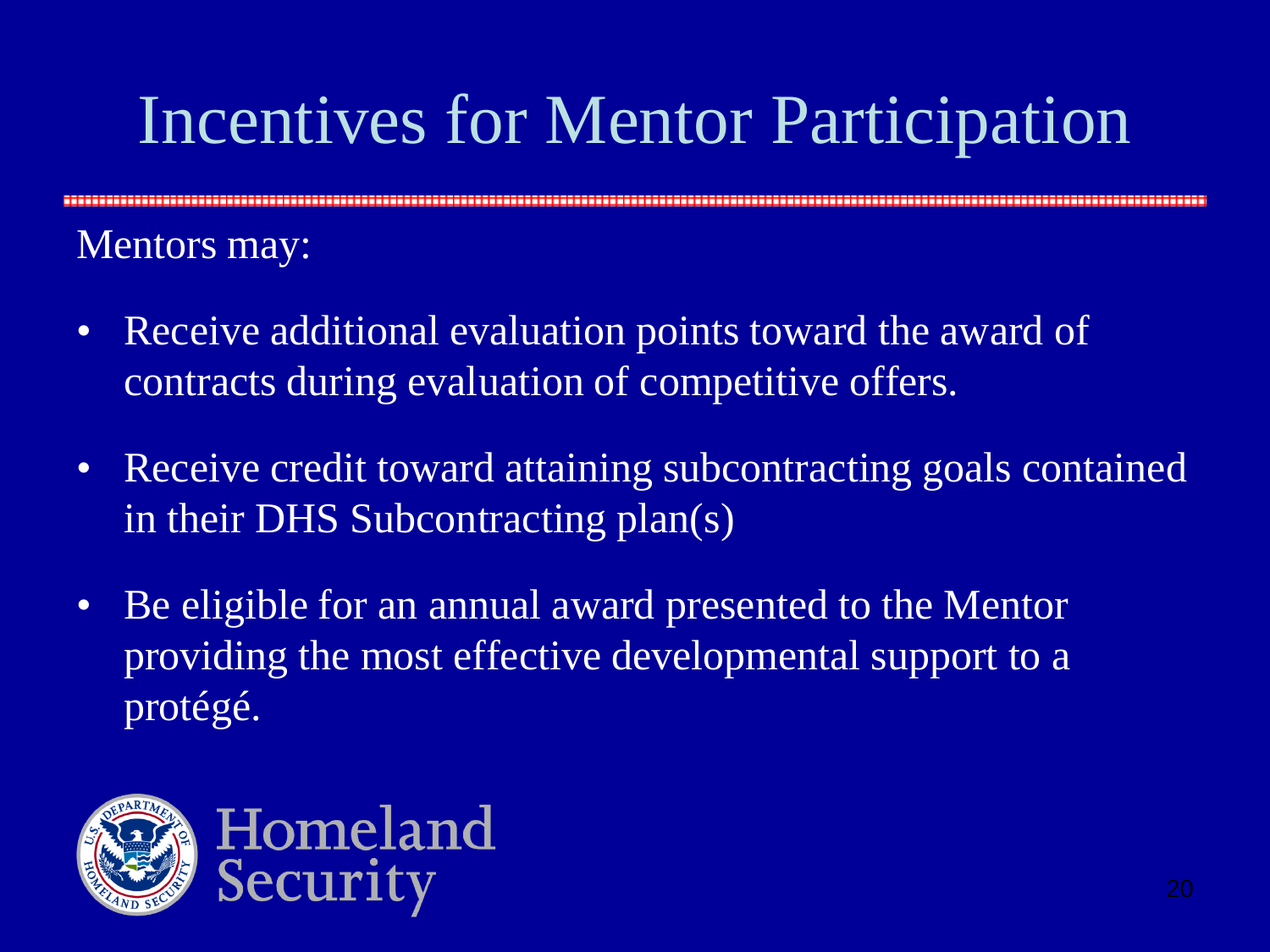## Requirements to Be a Protégé

- A small business concern that is independently owned and operated, not dominant in its field, and meets federal size standards in its primary NAICS code
- Not on the federal Debarred or Suspended List
- Must be registered in CCR www.ccr.gov

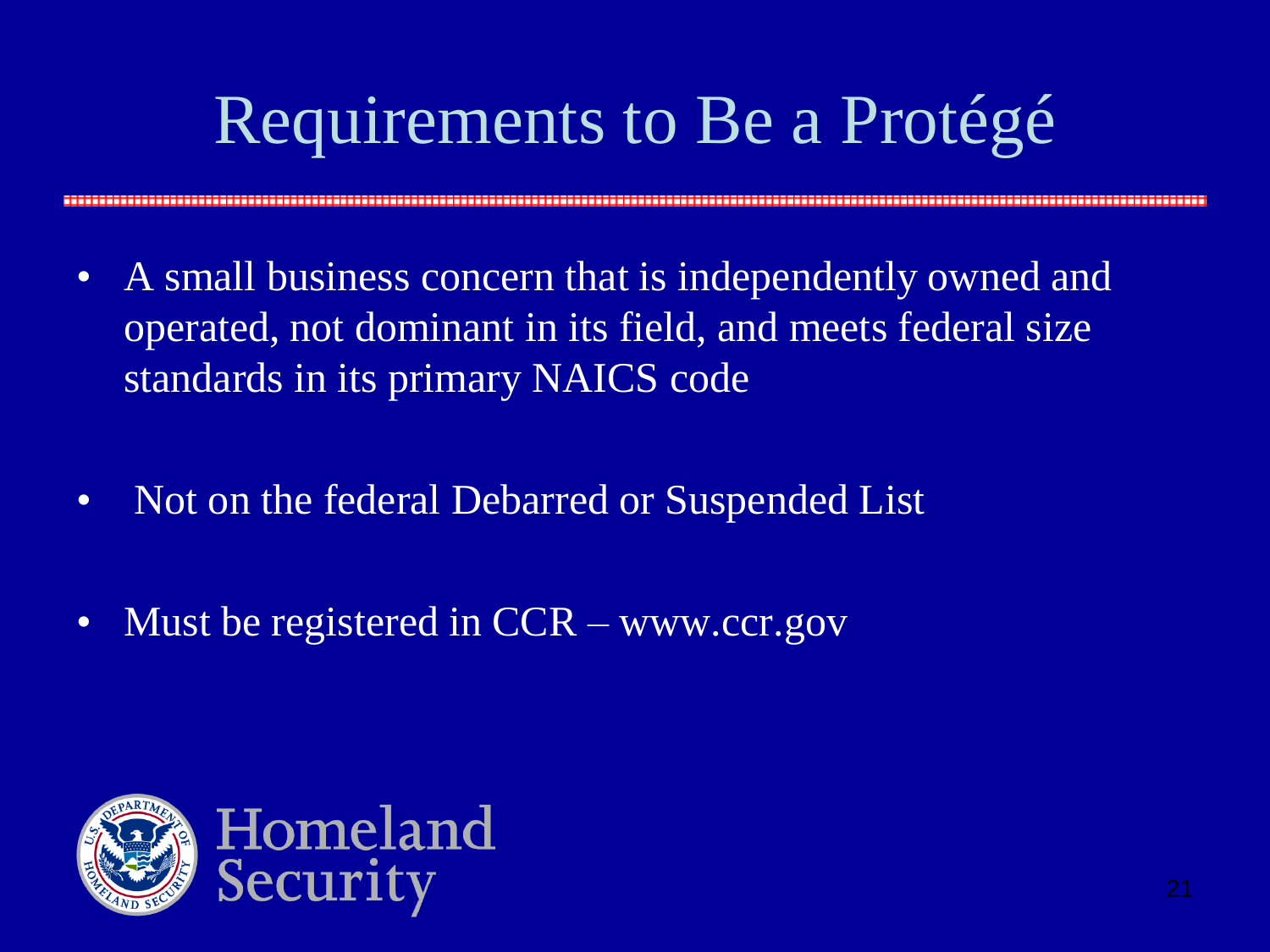## Incentive for Protégé Participation

In addition to the benefits available to mentors, protégés may:

- Gain opportunities to seek and perform government and commercial contracts
- Gain significant small business development

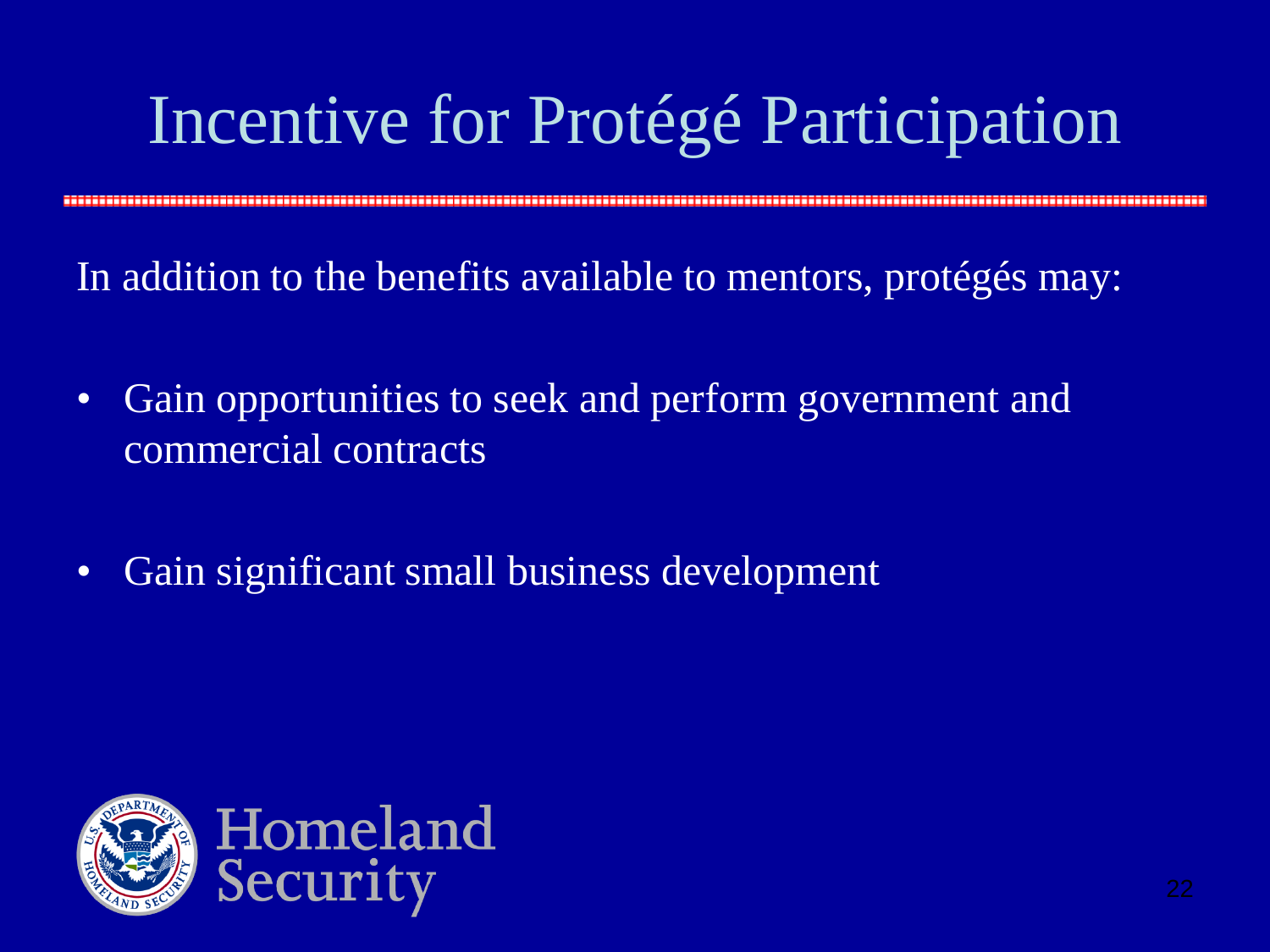## Mentor-Protégé Agreements Benefit DHS

The Mentor-Protégé Agreements help support DHS mission by:

- Strengthening subcontracting opportunities
- Achieving a potential increase in small business program goal accomplishments
- Establishing a relationship based on mutual agreement, trust, and meaningful business development.

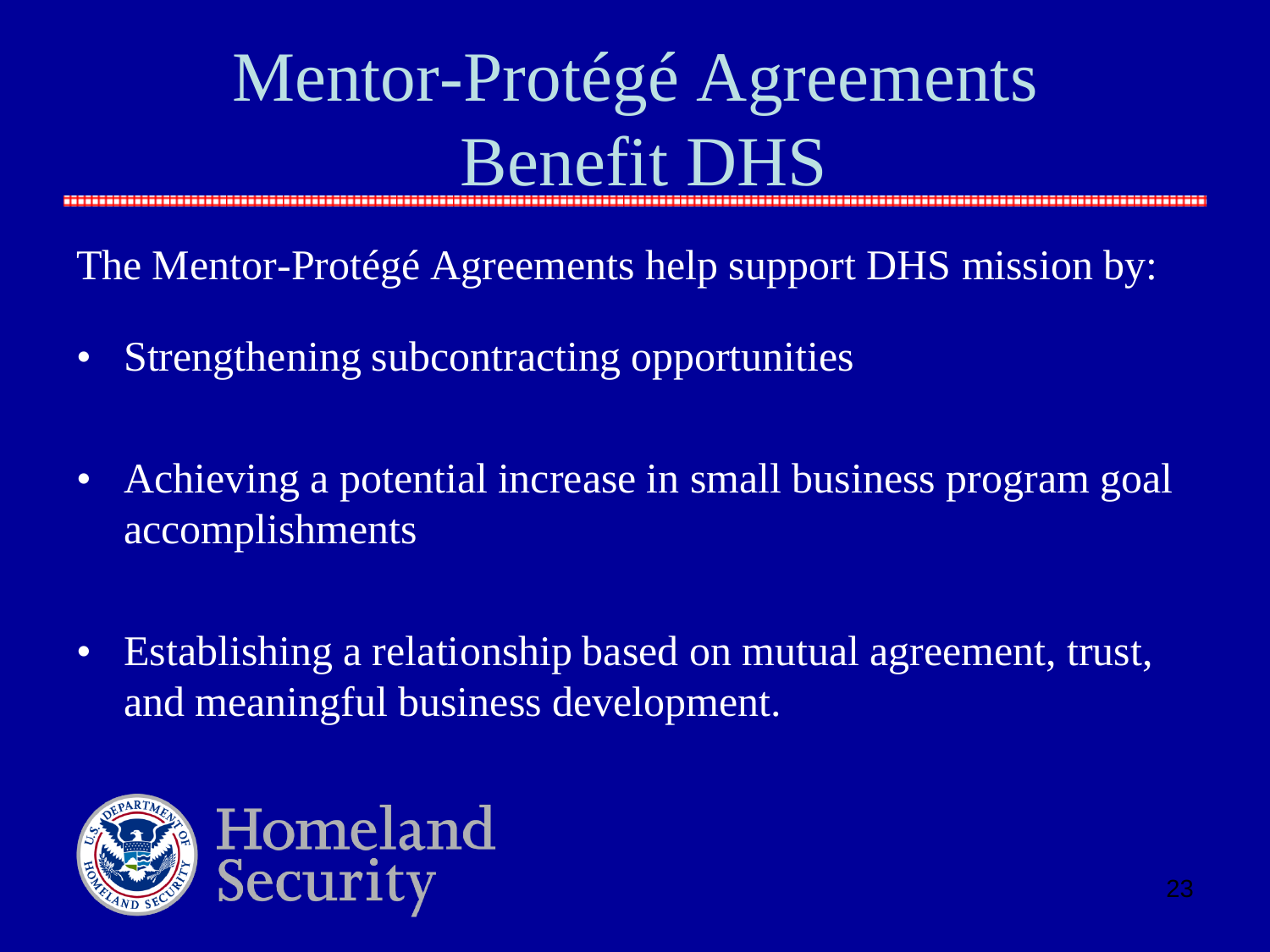## Application and Agreement Process

- The mentor-protégé team jointly submits an agreement to the Mentor-Protégé Program Manager (MPPM)
- With 10 days of an e-mail receipt notification, the application is reviewed
- If review requires modification on original submittal, applicants have 30 days to resubmit a revised application and the MPPM has 30 days in which to re-review
- DHS POCs: Sharon Davis, [Sharon.Davis@hq.dhs.gov](mailto:Sharon.Davis@hq.dhs.gov);

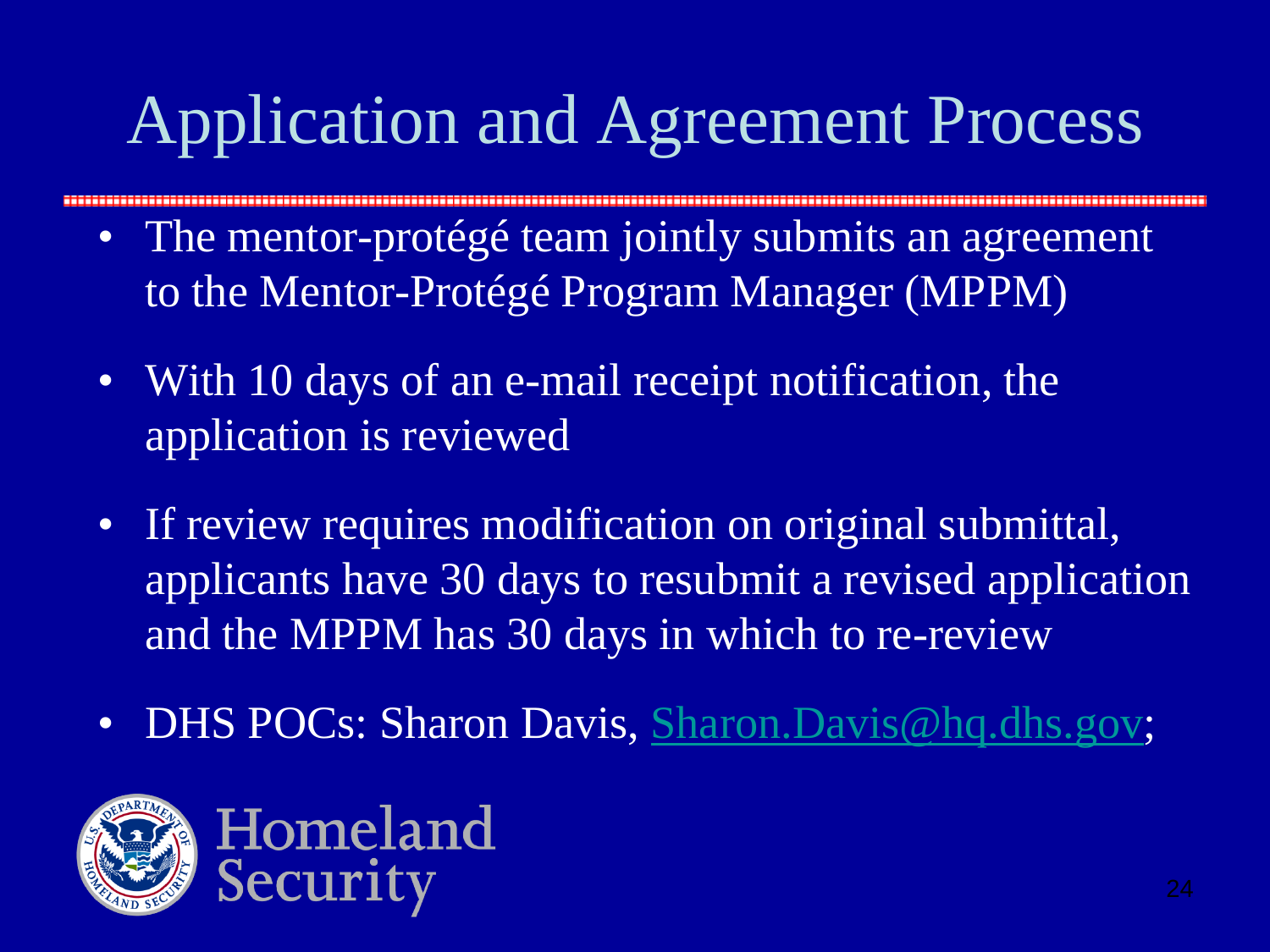## DHS Vendor Outreach Sessions

- Held in Washington, DC
- 15 Minute Appointments/SB Specialists
- Prime Contractors
- Regional Vendor Outreach (twice a year)
- [www.dhs.gov/openforbusiness](http://www.dhs.gov/openforbusiness)

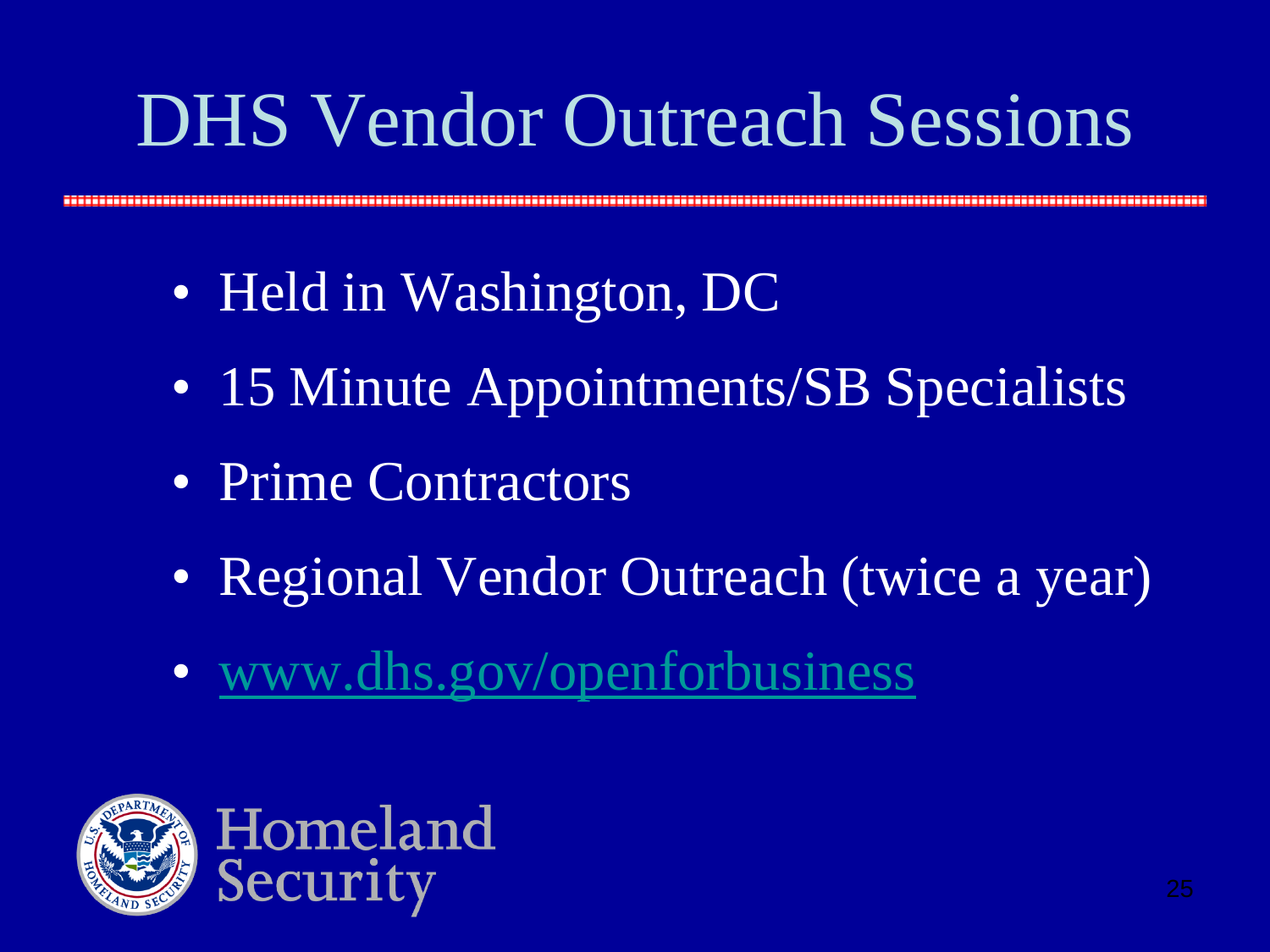## **Small Business Prime Contracting Accomplishments – FY 2011**

| Category                                                          | Govt-wide | Goal  | Accomplishment   | Accomplishment |  |  |
|-------------------------------------------------------------------|-----------|-------|------------------|----------------|--|--|
|                                                                   | (% )      | (% )  | $(\$\)$          | (% )           |  |  |
| <b>Total Procurement Dollars</b>                                  |           | N/A   | \$14,507,380,870 | N/A            |  |  |
| <b>SB Prime Contracts</b>                                         | 23.0%     | 33.5% | \$4,217,946,713  | 29.07%         |  |  |
| 8(a) Contracts                                                    | 2.5%      | 2.5%  | \$765,989,710    | 5.28%          |  |  |
| SDB Prime Contracts [other than $8(a)$ ]                          | 2.5%      | 2.5%  | \$902,359,090    | 6.22%          |  |  |
| <b>SDB</b> Prime Contracts [overall;<br>including 8(a) contracts] | 5.0%      | 5.0%  | \$1,668,348,800  | 11.50%         |  |  |
| <b>HUBZone SB Prime Contracts</b>                                 | 3.0%      | 3.0%  | \$429,418,474    | 2.96%          |  |  |
| <b>SDVOSB Prime Contracts</b>                                     | 3.0%      | 3.0%  | \$574,492,282    | 3.96%          |  |  |
| <b>VOSB Prime Contracts</b>                                       | N/A       | N/A   | \$874,795,066    | 6.03%          |  |  |
| <b>WOSB Prime Contracts</b>                                       | 3.0%      | 5.0%  | \$863,189,162    | 5.95%          |  |  |



Security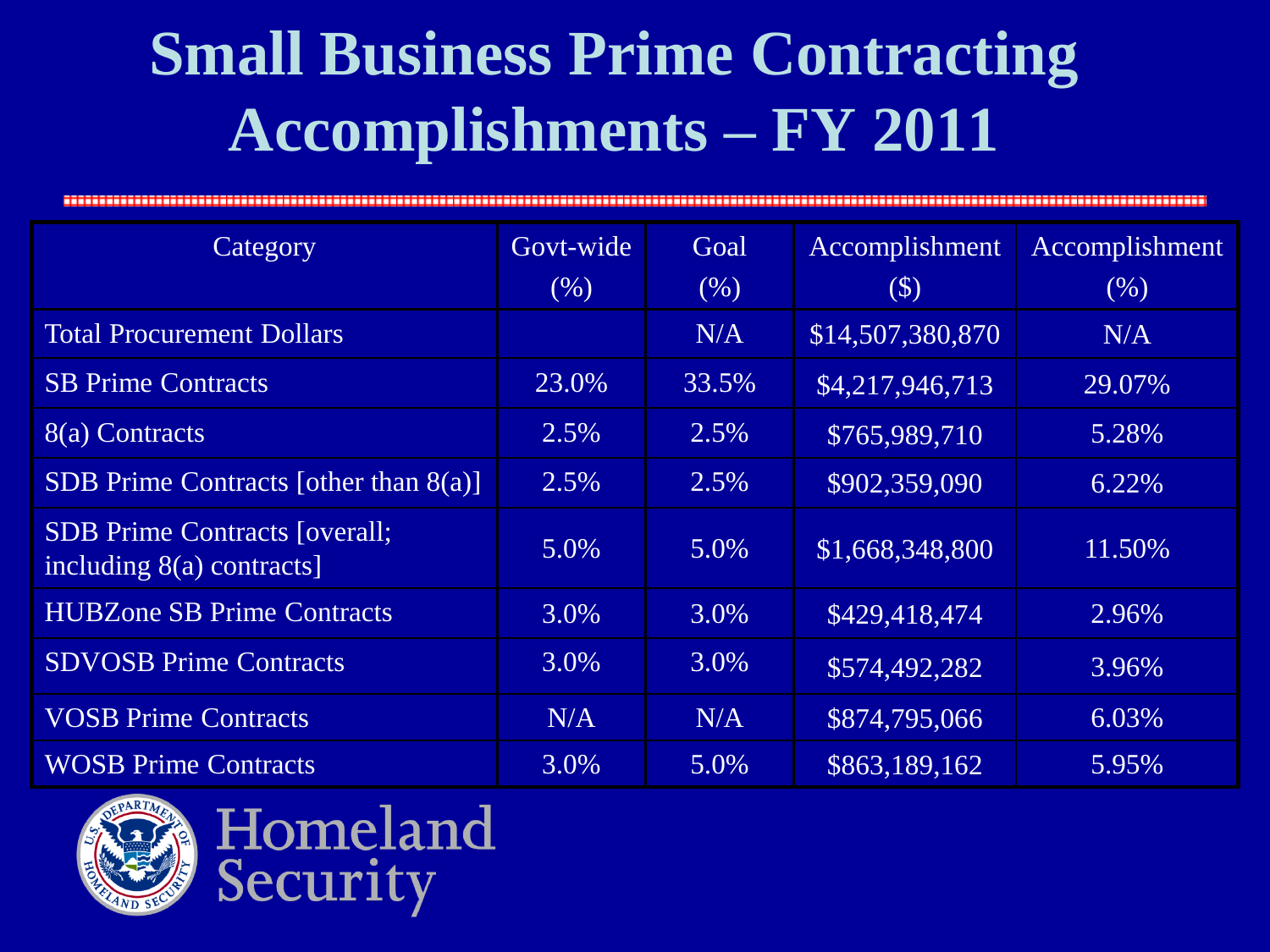### **Small Business Prime Contracting Preliminary Accomplishments – FY 2012**

**as of 6-5-12**

| Category                                                            | Govt-wide   | <b>DHS</b>  | Accomplishment  | Accomplishment |
|---------------------------------------------------------------------|-------------|-------------|-----------------|----------------|
|                                                                     | Goal $(\%)$ | Goal $(\%)$ | $(\$)$          | (% )           |
| <b>Total Procurement Dollars</b>                                    | N/A         | N/A         | \$6,535,035,009 | N/A            |
| <b>SB Prime Contracts</b>                                           | 23.0%       | 32.0%       | \$2,029,573,544 | 31.1%          |
| 8(a) Contracts                                                      | 2.5%        | 2.5%        | \$410,952,160   | 6.3%           |
| SDB Prime Contracts [other than $8(a)$ ]                            | 2.5%        | 2.5%        | \$454,054,655   | 6.9%           |
| <b>SDB</b> Prime Contracts [overall;<br>including $8(a)$ contracts] | 5.0%        | 5.0%        | \$865,006,815   | 13.2%          |
| <b>HUBZone SB Prime Contracts</b>                                   | 3.0%        | 3.0%        | \$182,826,847   | 2.8%           |
| <b>SDVOSB Prime Contracts</b>                                       | 3.0%        | 3.0%        | \$383,484,518   | 5.9%           |
| <b>VOSB Prime Contracts</b>                                         | N/A         | N/A         | \$508,056,503   | 7.8%           |
| <b>WOSB Prime Contracts</b>                                         | 5.0%        | 5.0%        | \$397,846,869   | 6.1%           |

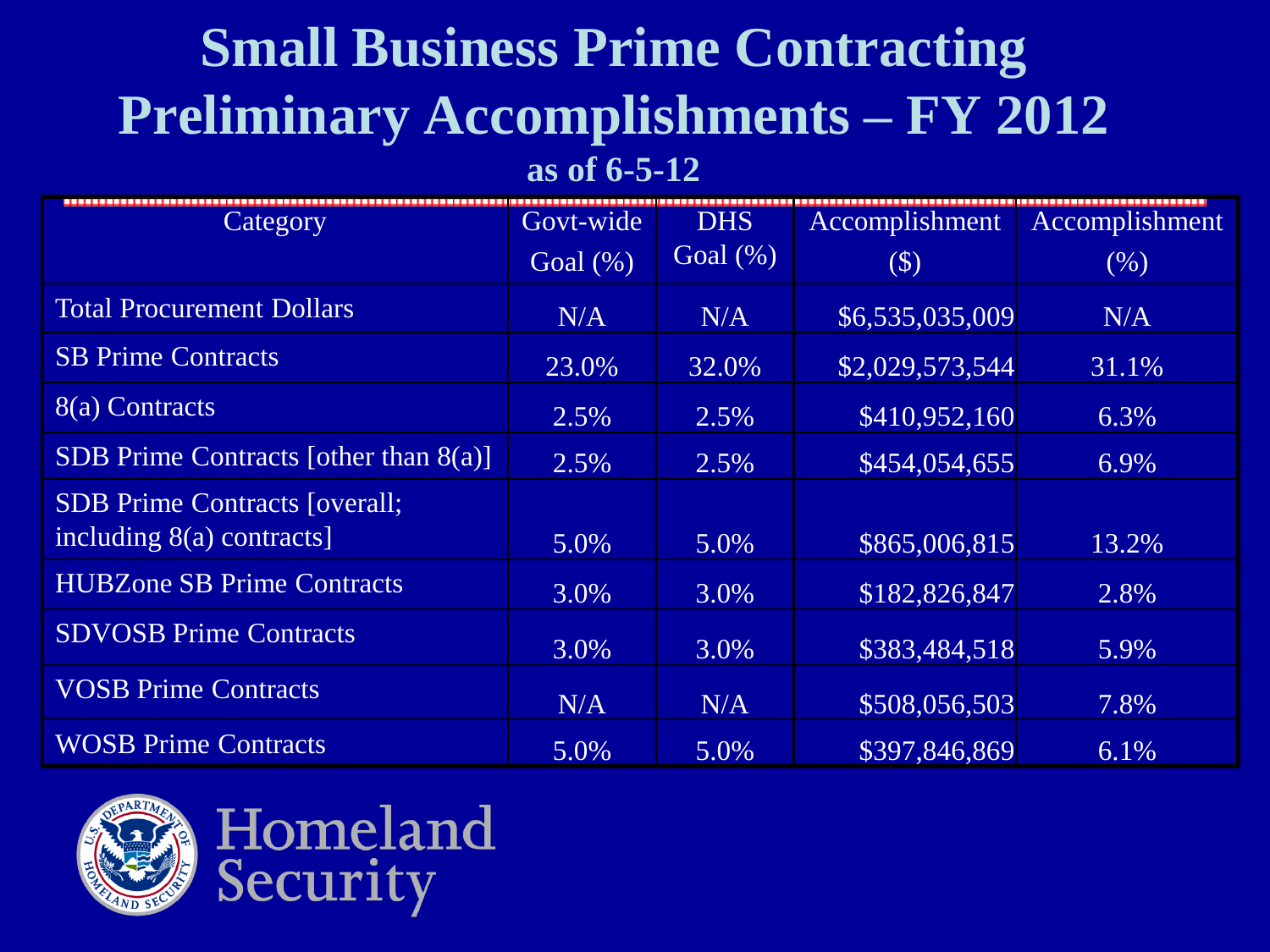#### Upcoming Small Business Opportunities

#### Coast Guard

- − Nationwide Seagoing & Coastal Buoy Depot Maintenance (Multiple Award IDIQ). Small Business Set Aside. (\$50- \$100M)
- − Install Fenders & Repair Bulkhead, Wilmington, NC. Sources Sought will be issued to determine Set Aside. (\$100-\$250K)
- − Fire System Maintenance & Inspection, Elizabeth City, NC. Small Business Set Aside. (\$250-\$500K)
- − Nationwide Seagoing & Coastal Buoy Depot Maintenance (Multiple Award IDIQ). Small Business Set Aside. (\$50-

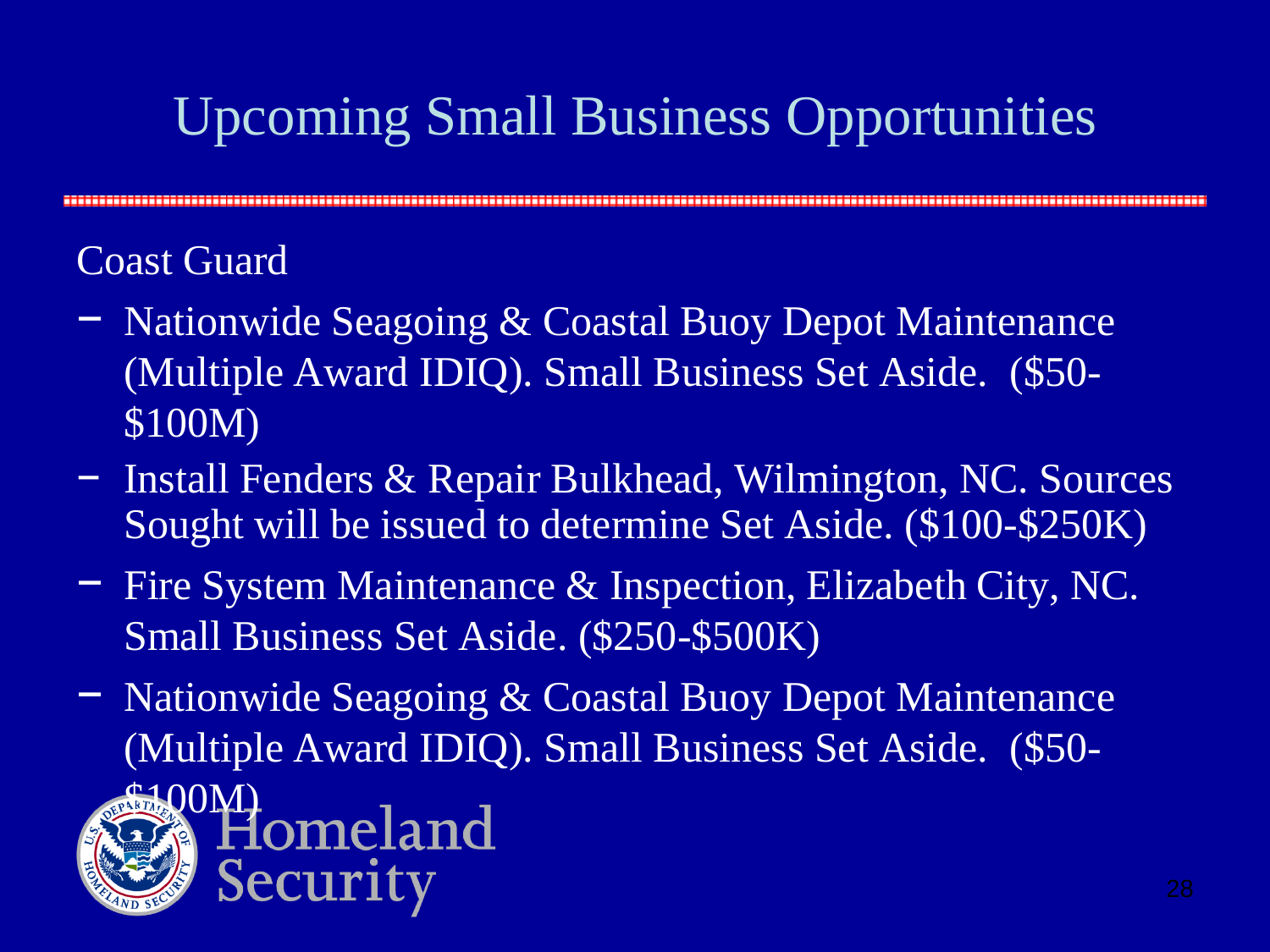**FLETC** 

- − Architect-Engineering Services for the Plum Island Animal Disease Control Center, Plum Island, New York (anticipate a Small Business Set-Aside )
- − Renovation of Building 680, Brunswick, GA. (anticipate a HUBZone Set-Aside)
- − Grounds Maintenance Services, Brunswick, GA. Anticipate a HUBZone Set-Aside
- − Construction Indefinite Delivery/Indefinite Quantity (IDIQ), Cheltenham, MD, Anticipate SDVOSB Set-Aside.

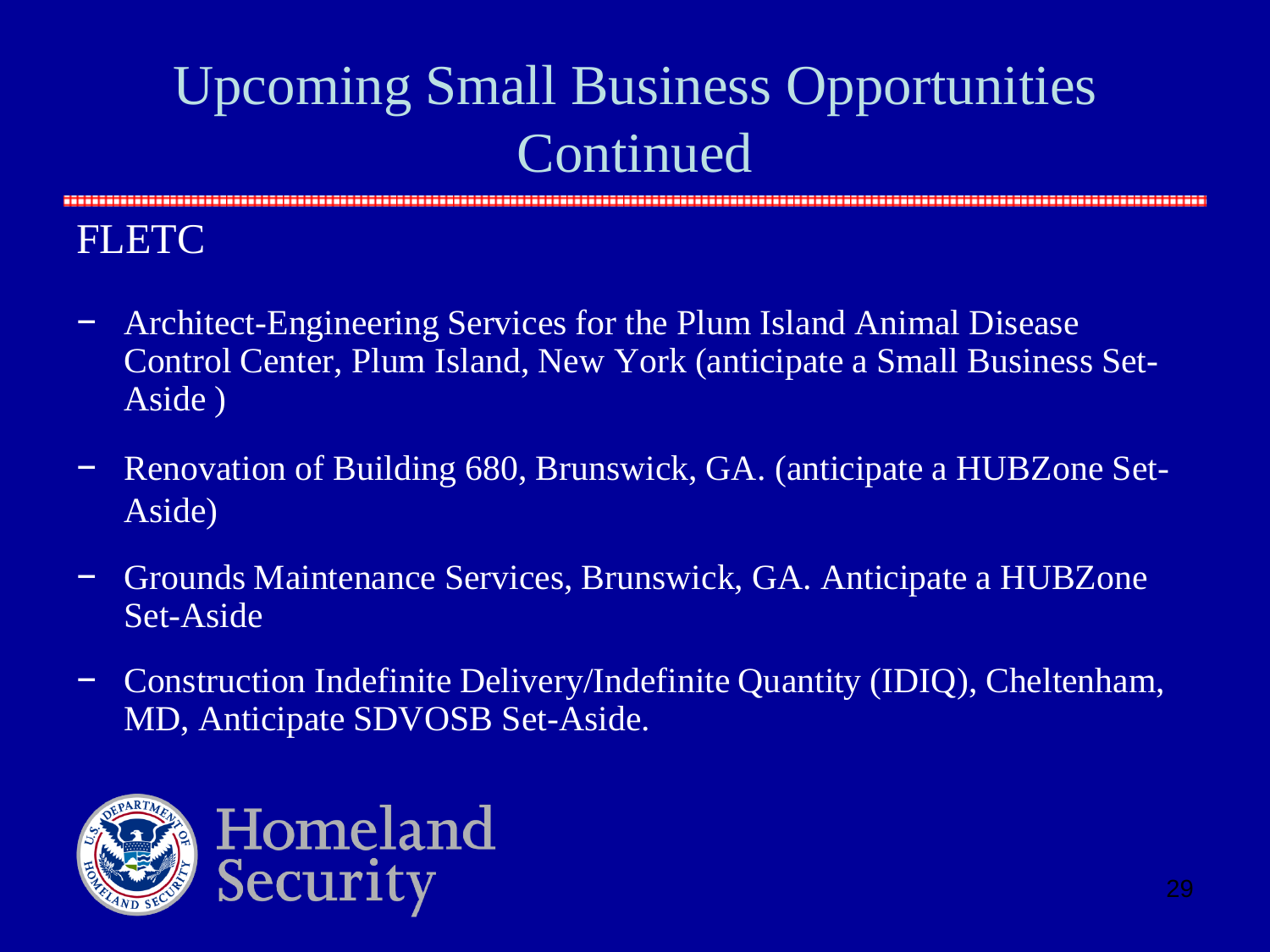ICE

- Program Wide Digitization Initiative of records for foreign national students on student visas Student Exchange VISA Program (SEVP).
	- **Solicitation**: Estimated release date - after June 15, 2012.
	- **POC Name & Phone Number:**  Tasha Wang (214) 905-5427

- **Single Award: 1-year base period with 4 one-year options**
- **Total Anticipated : \$5 - \$10M**
- **Anticipated Competition Strategy:** 
	- Competitive GSA Schedule buy with HUBZone socio-economic preference or general Small Business socio-economic preference



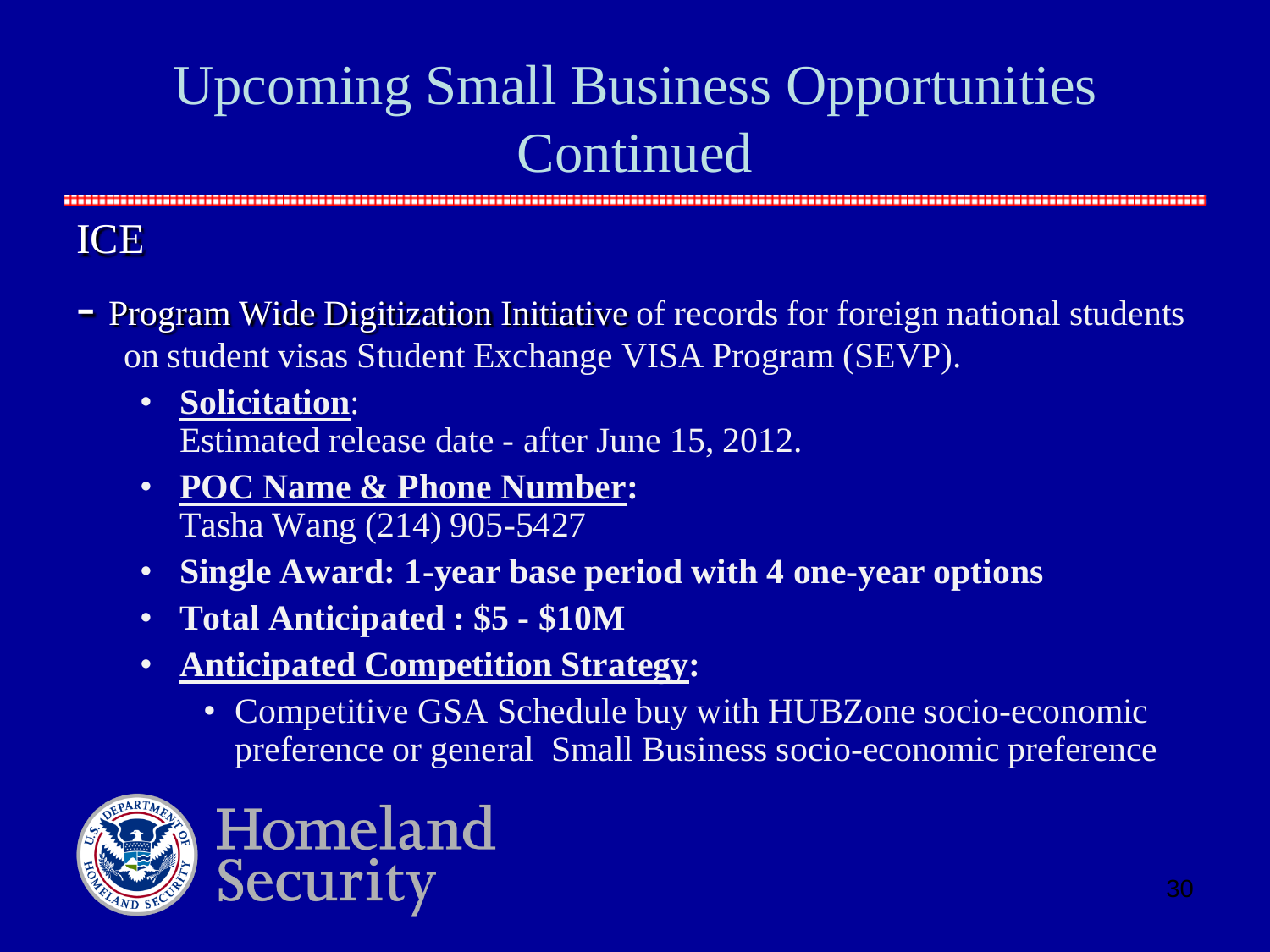**ICE** 

- Student Exchange VISA Program (SEVP) School Certification /Recertification
	- **Solicitation**: Estimated release date - after June 15, 2012
	- **POC Name & Phone Number:**  Sarah Chapman (214) 905-5458

- **Single Award: 1-year base period with 4 one-year option**
- **Total Anticipated value: \$20 - \$30M**
- **Anticipated Competition Strategy:** 
	- Competitive GSA MOBIS Schedule buy with HUBZone socioeconomic preference or Small Business socio-economic preference

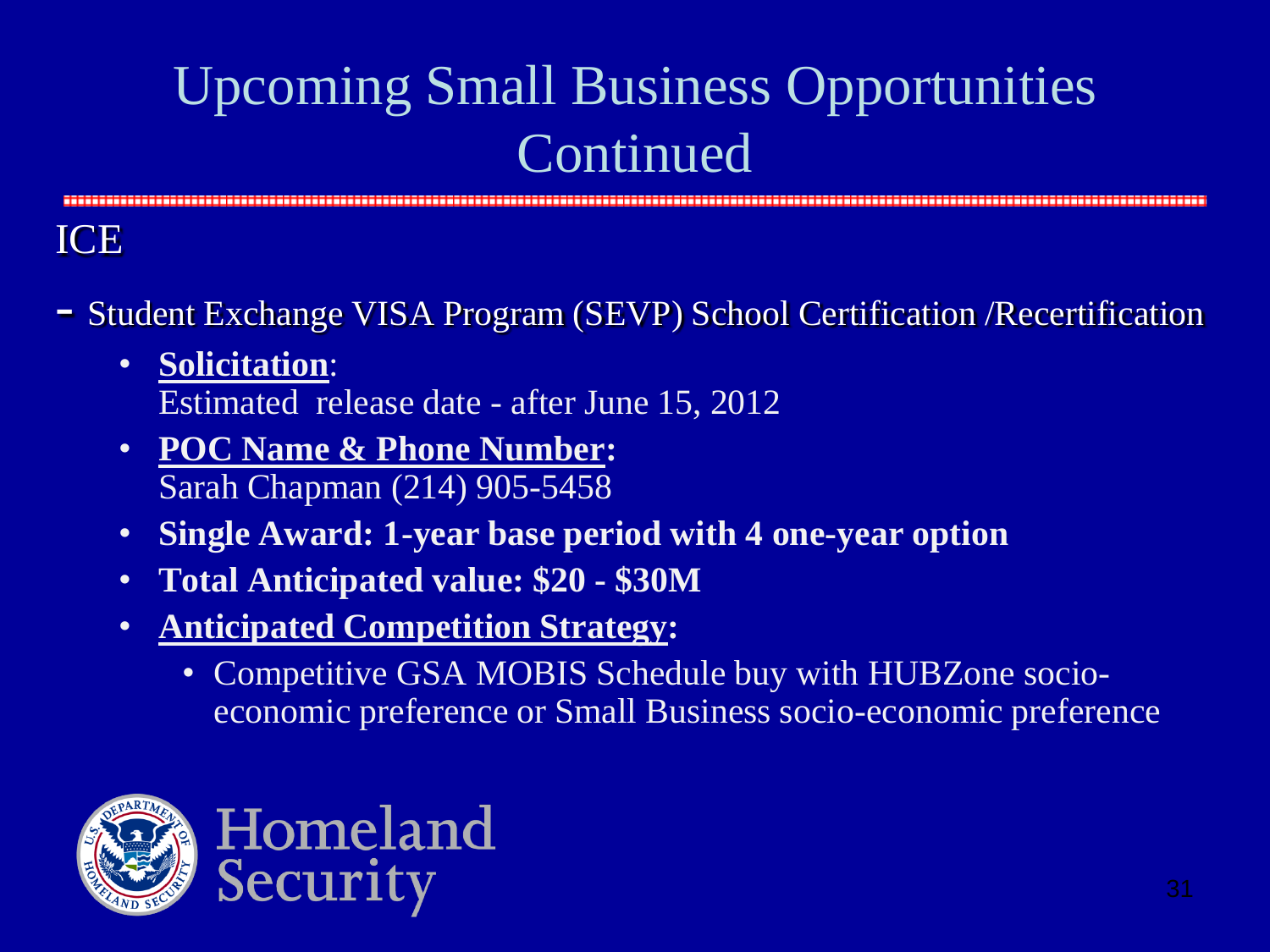ICE

- FOIA Request Processing to include research, coordinate and prepare documentation for and responses to FOIA/PA requests; coordinate disclosures of information with entities within DHS and agencies outside of DHS for OI while providing technical training to all OI field components.
	- AAP#: 201202058
	- Estimated Solicitation date: June 2012

- POC: Sally Arnold @ (214) 905-5319 or sally.arnold@dhs.gov
- NAICS: 561110 Administrative Services
- Single award: 1-year base period with 2 one-year options
	- Total Anticipated value: \$2 \$5M
- Anticipated Competition Strategy: Competitive GSA MOBIS Schedule buy with HUBZone socio-economic preference or general Small Business socioeconomic preference



Homeland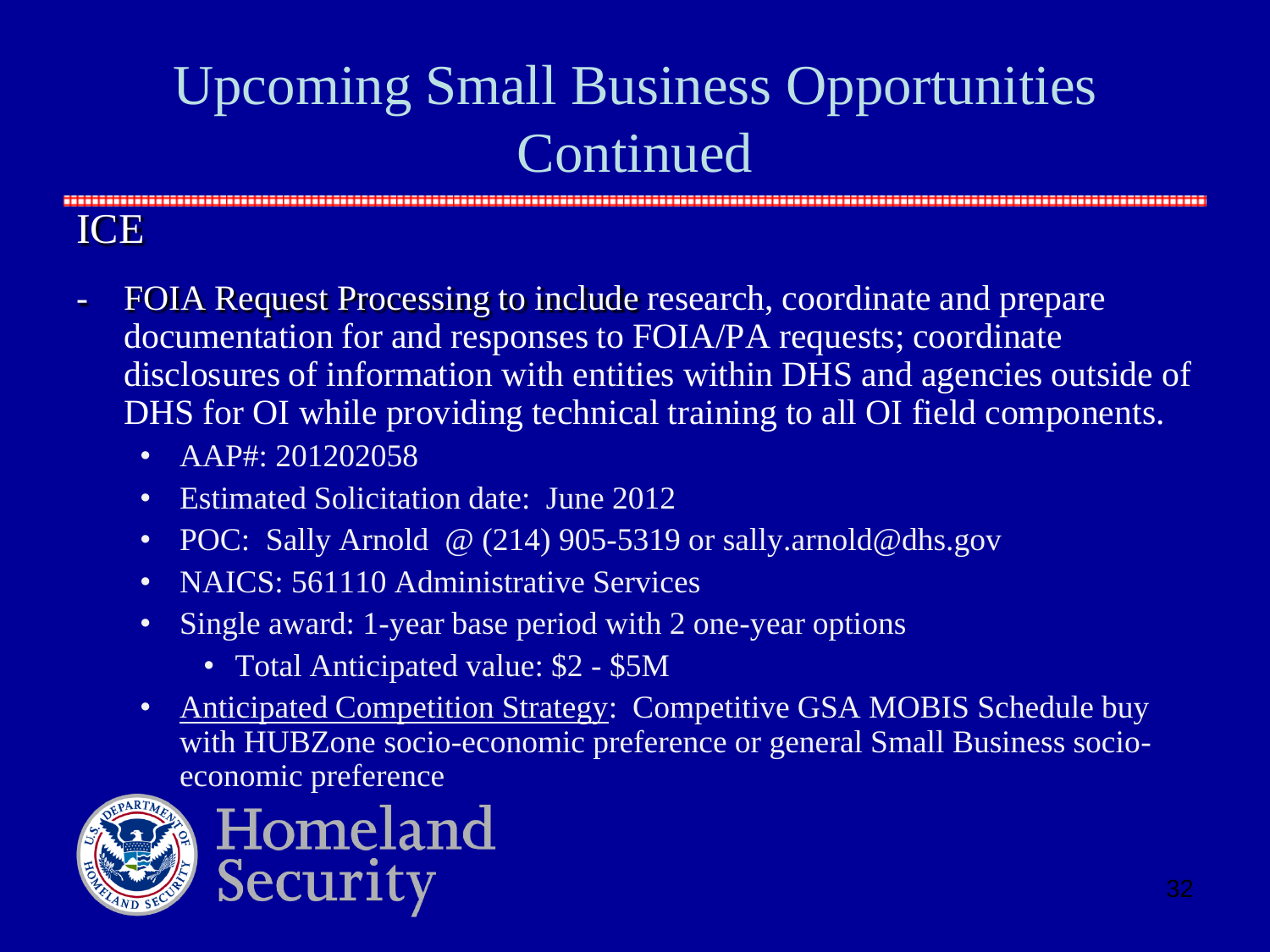- Armed Guard Transportation Services in El Paso, Texas
	- Solicitation # HSCEDM-12-R-00008
	- Solicitation issued on [www.fbo.gov](http://www.fbo.gov/), May 17 and closes June 29
	- POC: Arnold Casterline @ (202) 732-2394 or arnold.casterline@dhs.gov
	- NAICS: 561612, Security Guards and Patrol Services
	- Single award: 1-year base period & 4 one-year options
		- Total Anticipated value : \$45M \$65M
	- 100% Small Business Set-Aside
	- Services include: armed guard Transportation Officer (TO) services to provide day-to-day ground transportation services to support the ICE Enforcement and Removal Operations (ERO), El Paso Field Office. Transportation services entail over the road transport services, security services, and other related transportation and guard duties.



Homeland Security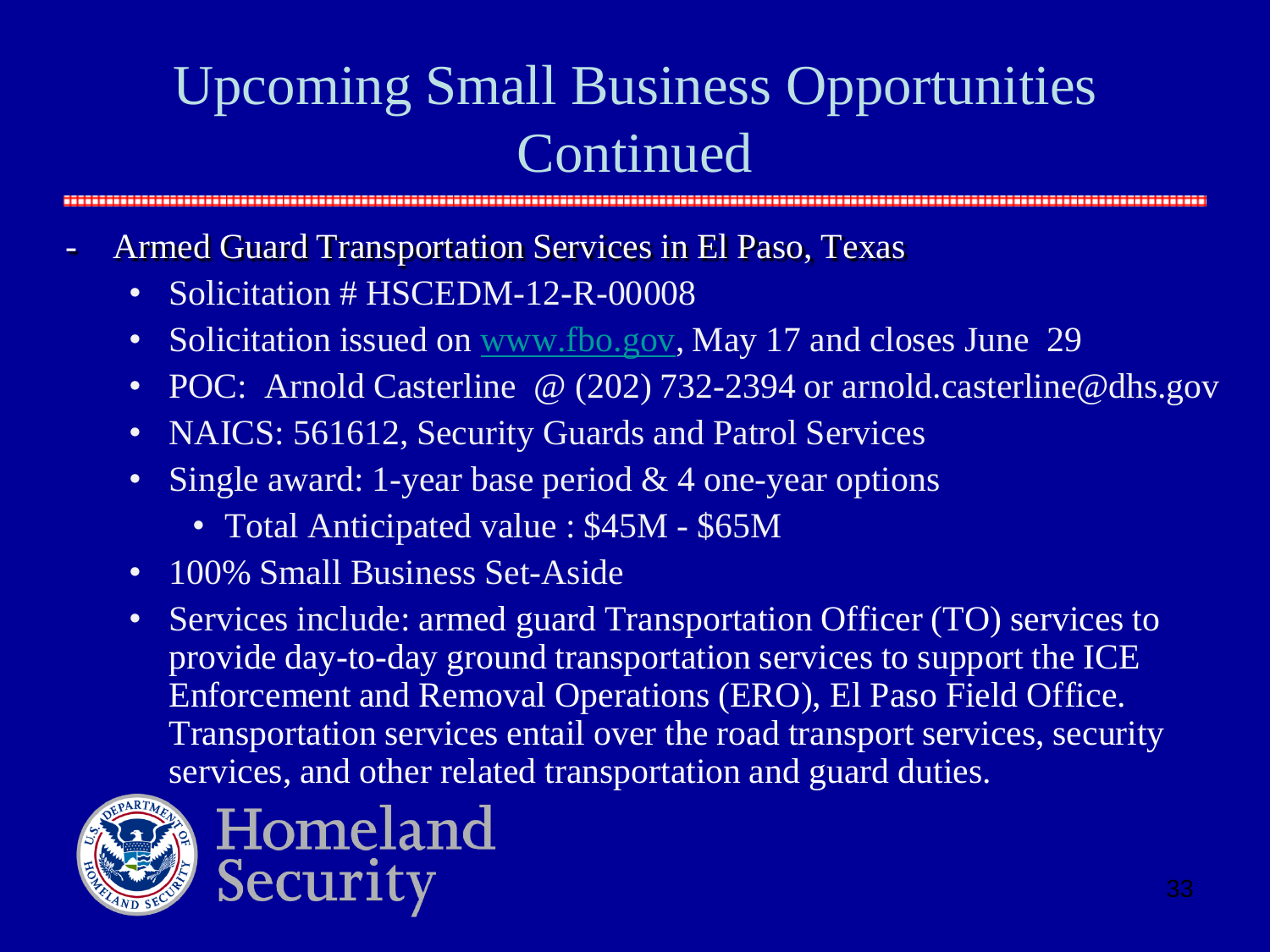#### CBP

- Integrated Logistic Support (ILS) for border protection equipment (competitive 8(a))
- Southeast Region Preventive Maintenance Program (total Small Business set-aside )
- Program Management Support Services for the Office of Intelligence and Investigative Liaison (competitive SDVOSB set-aside)
- Enterprise Management Monitoring (Enterprise Data Management Engineering) Services (competitive 8(a))
- Program Management Support Services for the Automated Commercial Environment (Cargo System Program Office), GSA Small Business Set-aside

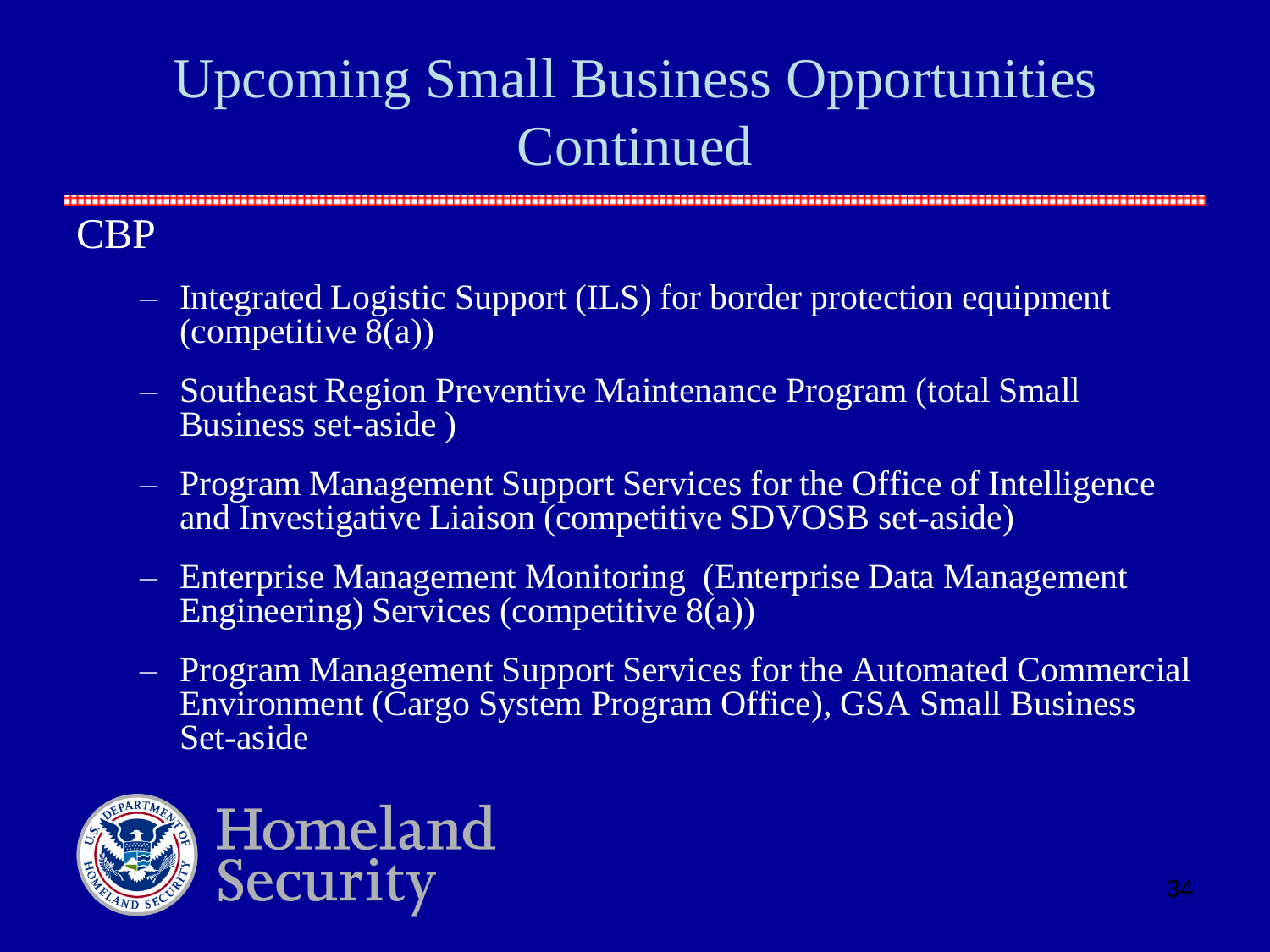CBP

- National Data Center Hardware/Software Maintenance (GSA 8(a) STARS)
- (Several) Facilities and HVAC Support Services (competitive 8(a))
- Technology Service Desk Support Services (Enterprise Network & Technical Support), GSA Small Business set-aside
- National Data Center Hardware/Software Maintenance (GSA 8(a) STARS)

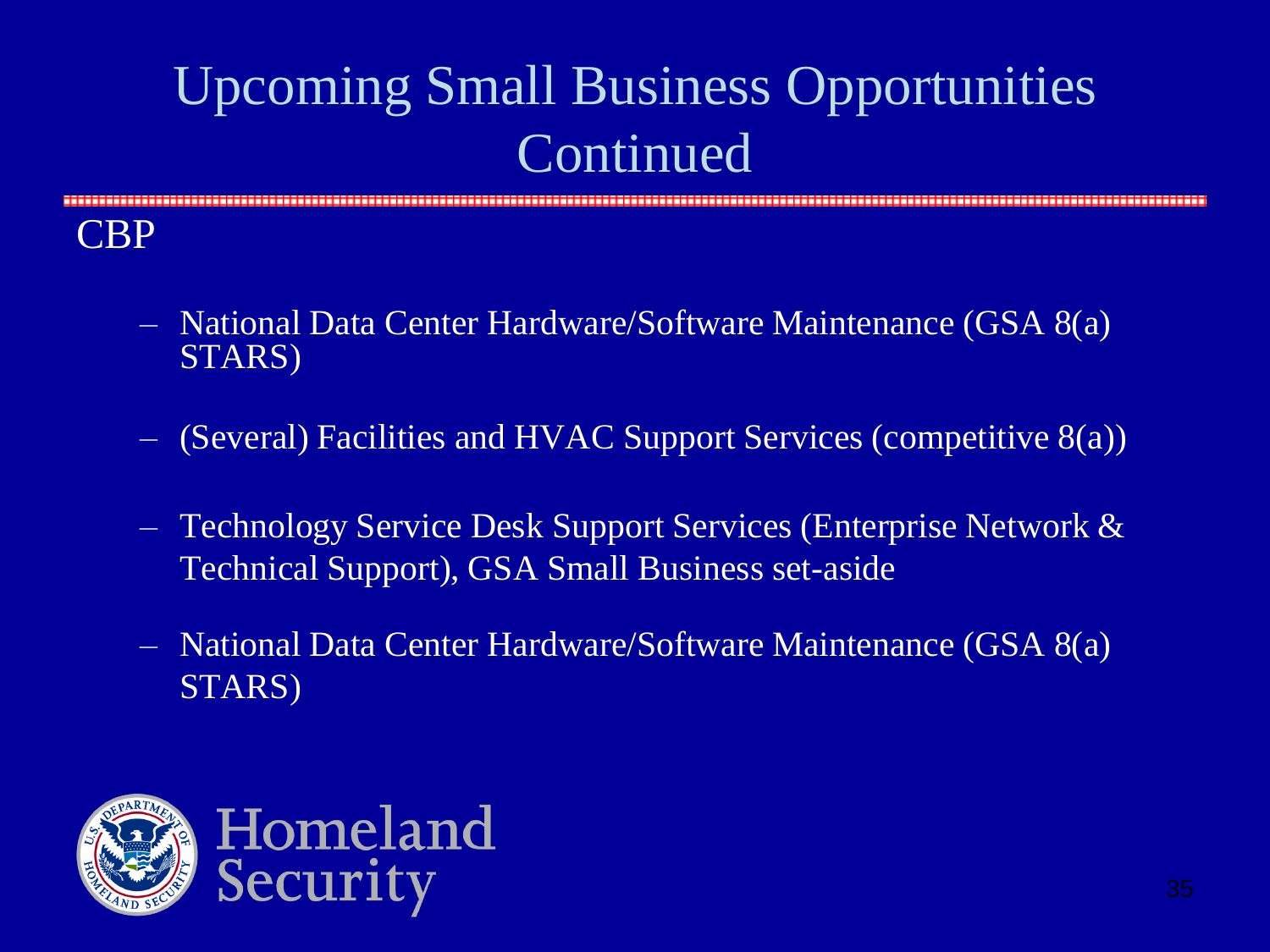#### FEMA

- National Emergency Training Center. Upgrade of Interior Water Mains; replace Campus Sprinkler Heads & Inspect Campus Storm/Sewage Lines. Invitation for Bid, anticipated bid closing date July 9, 2012. Set Aside - Economically Disadvantaged Woman-Owned Small Businesses.
- National Emergency Training Center, Preparedness Branch. Curriculum Development and Revision Services and Products. Request for Quotes. Dollar range \$2-5 million. Response date June 29, 2012. 8(a) Competitive.
- Installation of Fire Suppression System in Telecom room at FEMA's Federal Regional Center, Maynard, MA. Estimated dollar value \$25,000 - \$100,000. Total Small Business Set Aside.

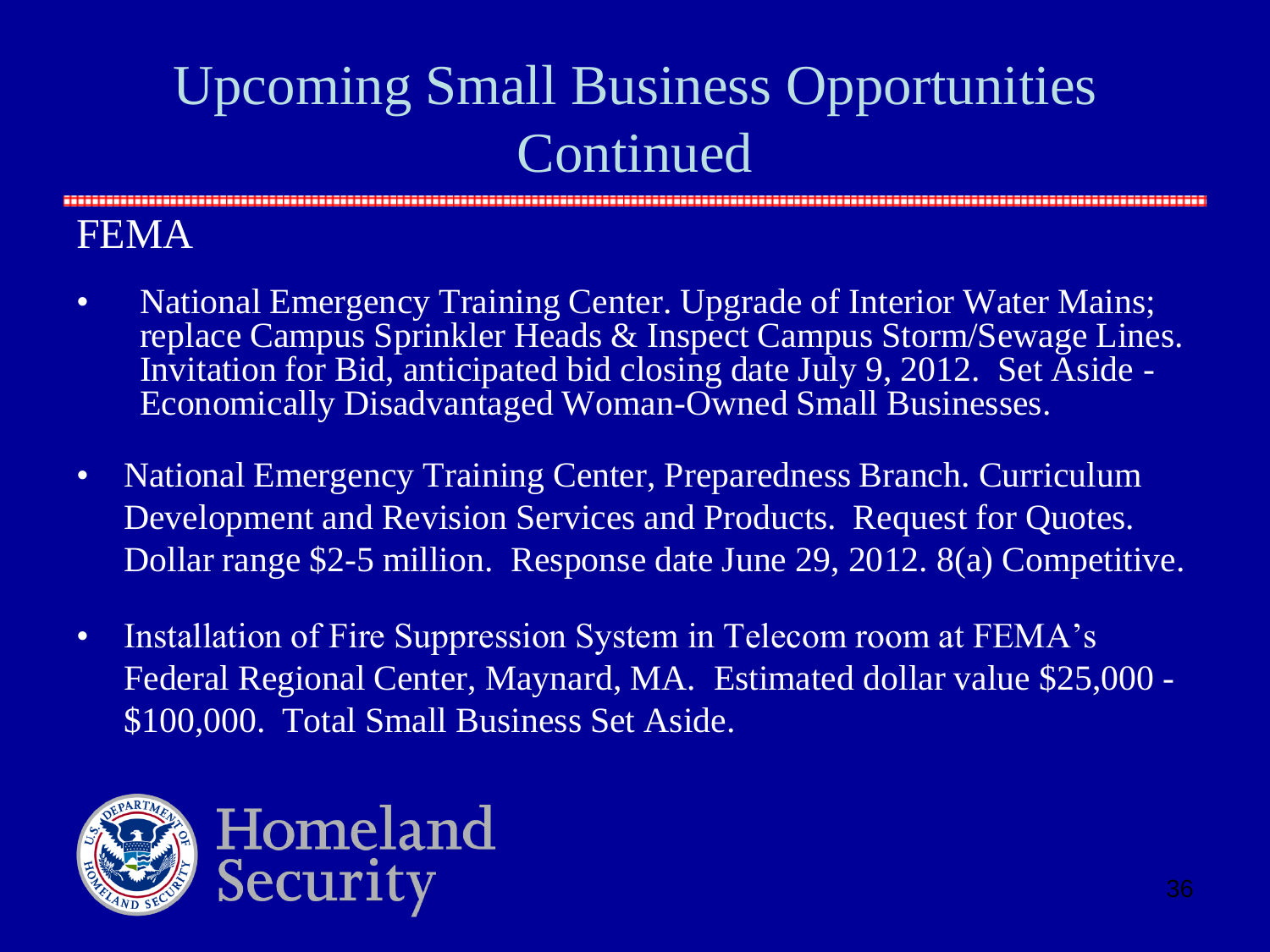FEMA

- National Exercise Division Program Management Services Line Support. Request for Proposal. Base year plus 4 option periods. Dollar range \$2-5 million. Period of performance  $9/1/2012$  to  $8/31/2017$ .  $8(a)$  Competitive.
- National Exercise Division Exercise Coordinator Service Line Support. Pre-solicitation of upcoming acquisition. Base year plus 4 option periods. Dollar range \$5 - 11 million. Period of performance 7/2012 to 6/2017. Total Small Business Set Aside.

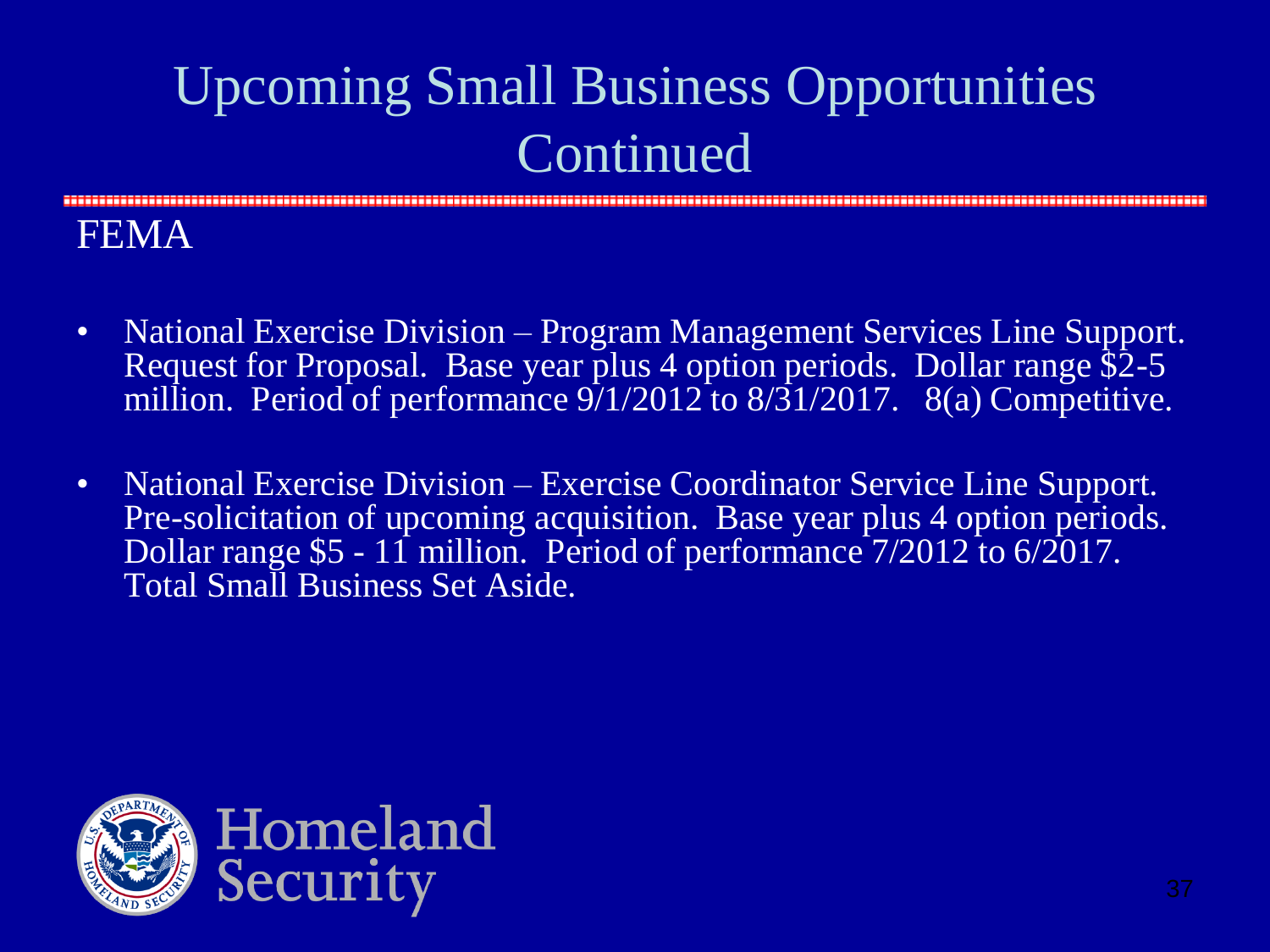# **Strategic Positioning**

- Marketing tips from small businesses that have been successful in the Federal marketplace:
	- Review all background information
	- Understand the difference between use of pre-existing contract vehicles and open market buying and position your firm accordingly
	- Utilize the FOIA process
	- Participate in small business outreach/networking activities
	- Consider prime contracts, subcontracts, and teaming

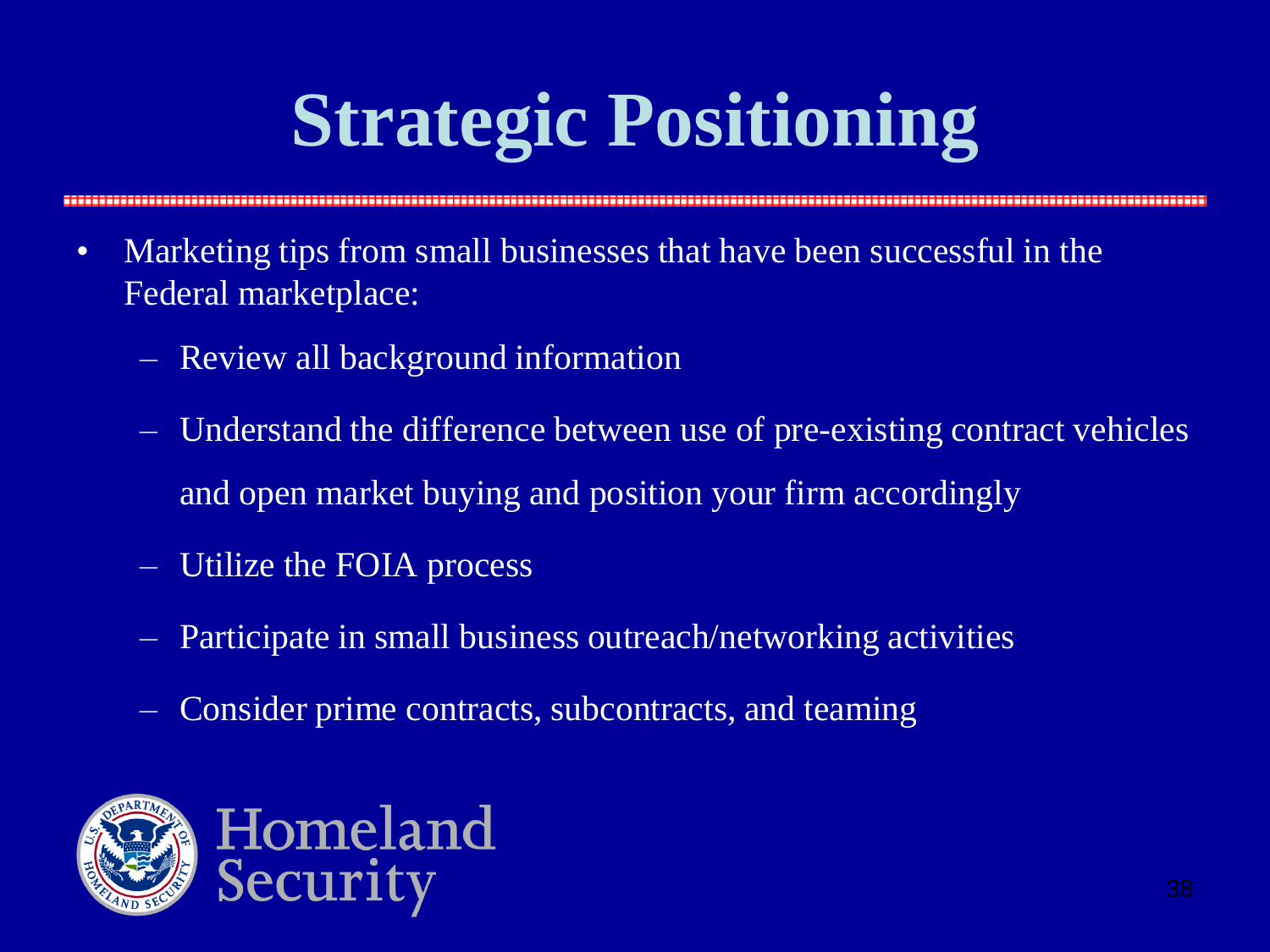## **Homework**

- Learn About the 8 Major Buying Activities at Homeland Security
- Learn what we buy
- Help us solve our problems